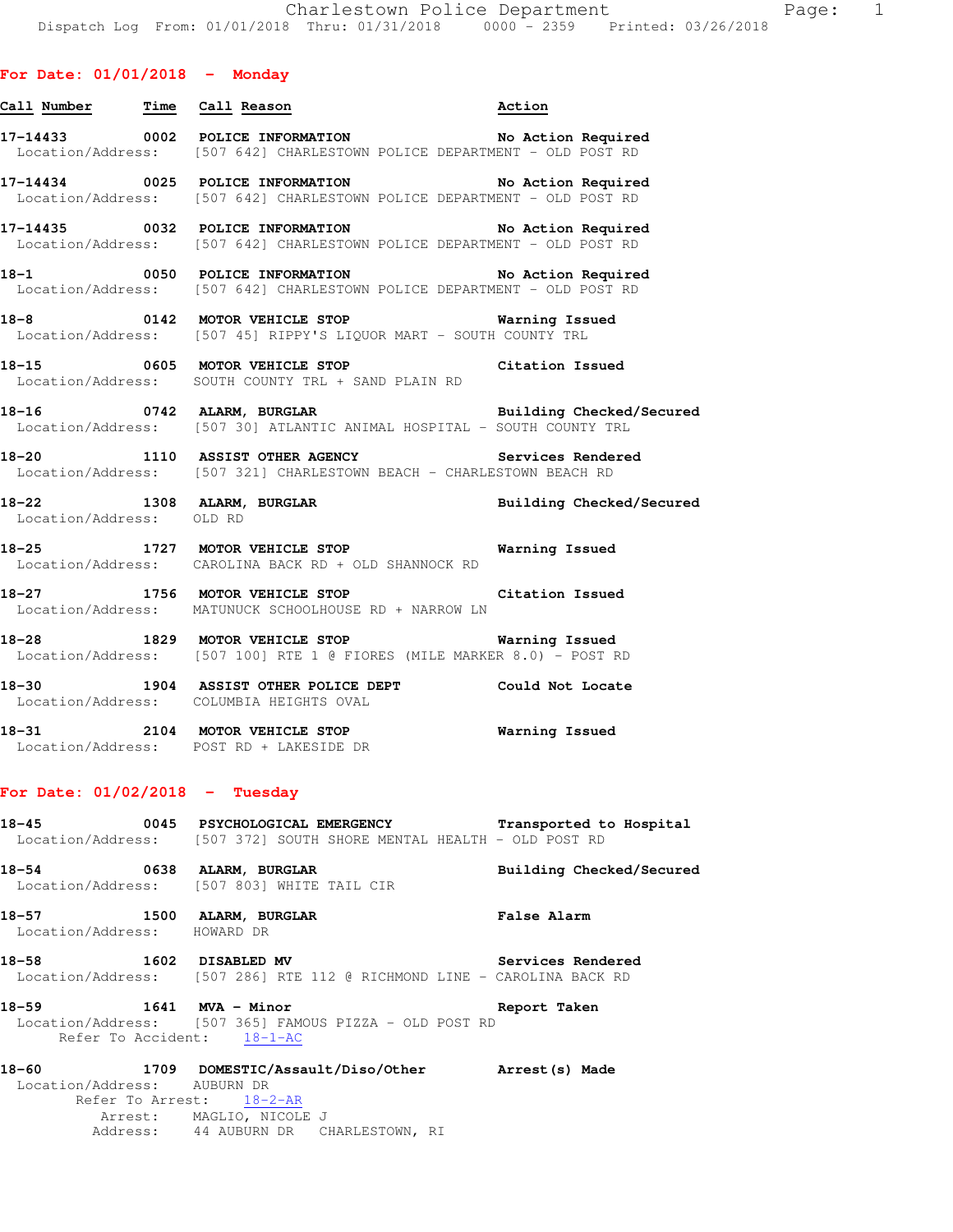|        |                                        | Dispatch Log From: 01/01/2018 Thru: 01/31/2018 0000 - 2359 Printed: 03/26/2018                                                                                                        | Charlestown Police Department | 2<br>Page: |
|--------|----------------------------------------|---------------------------------------------------------------------------------------------------------------------------------------------------------------------------------------|-------------------------------|------------|
|        | Age: 22                                | Charges: DOMESTIC-DISORDERLY CONDUCT                                                                                                                                                  |                               |            |
|        |                                        | 18-62 1955 MVA - Minor Changes and Report Taken<br>Location/Address: [507 642] CHARLESTOWN POLICE DEPARTMENT - OLD POST RD<br>Refer To Accident: 18-2-AC                              |                               |            |
|        | Location/Address: AUBURN DR<br>Age: 22 | 18-64 2035 OFFICER WANTED<br>Arrest (s) Made<br>Refer To Arrest: 18-3-AR<br>Arrest: MAGLIO, NICOLE J<br>Address: 44 AUBURN DR CHARLESTOWN, RI<br>Charges: VIOLATION -NO CONTACT ORDER |                               |            |
|        |                                        | For Date: $01/03/2018$ - Wednesday                                                                                                                                                    |                               |            |
|        | Location/Address: LAURI DR             | 18-70 0017 ALARM, BURGLAR                                                                                                                                                             | Building Checked/Secured      |            |
|        |                                        | 18-71 0019 MOTOR VEHICLE STOP<br>Location/Address: POST RD + NARROW LN                                                                                                                | Citation Issued               |            |
|        |                                        | 18-75 0047 MOTOR VEHICLE STOP<br>Location/Address: SOUTH SHORE - POST RD                                                                                                              | Warning Issued                |            |
|        |                                        | 18-83 <b>0115 MOTOR VEHICLE STOP Warning Issued</b><br>Location/Address: [507 100] RTE 1 @ FIORES (MILE MARKER 8.0) - POST RD                                                         |                               |            |
|        |                                        | 18-84 0119 MOTOR VEHICLE STOP<br>Location/Address: SOUTH COUNTY TRL                                                                                                                   | No Action Required            |            |
|        |                                        | 18-87 6220 HOUSE CHECK 2000 Building Checked/Secured<br>Location/Address: [507 791] 18 WHITE TAIL CIRCLE - WHITE TAIL CIR                                                             |                               |            |
|        | 18-88 0222 HOUSE CHECK                 | Location/Address: [507 804] BEAVER LN                                                                                                                                                 | Building Checked/Secured      |            |
|        |                                        | 18-91 0308 HOUSE CHECK<br>Location/Address: [507 765] SEA BREEZE AVE                                                                                                                  | Building Checked/Secured      |            |
|        |                                        | 18-92 0310 ROAD HAZARD/OBSTRUCTION<br>Location/Address: OVERLOOK DR + EAST BEACH RD                                                                                                   | Services Rendered             |            |
|        |                                        | 18-96 0605 TRAFFIC CONTROL<br>Location/Address: POST RD + WEST BEACH RD                                                                                                               | Services Rendered             |            |
| 18-95  |                                        | 0606 TRAFFIC CONTROL<br>Location/Address: POST RD + PROSSER TRL                                                                                                                       | No Action Required            |            |
|        |                                        | 18-97 0613 MOTOR VEHICLE STOP<br>Location/Address: NARROW LN + MOHAWK TRL                                                                                                             | Warning Issued                |            |
|        |                                        | 18-98 0625 TRAFFIC CONTROL<br>Location/Address: BISCUIT CITY RD                                                                                                                       | Services Rendered             |            |
|        |                                        | 18-99 0701 LARCENY<br>Location/Address: PECKHAM HOLLOW RD                                                                                                                             | Investigated                  |            |
|        |                                        | 18-100 0758 MVA - Minor<br>Location/Address: [507 72] CUMBERLAND FARMS - OLD POST RD<br>Refer To Accident: 18-3-AC                                                                    | Report Taken                  |            |
|        |                                        | 18-101 0806 ROAD HAZARD/OBSTRUCTION Removed Hazard<br>Location/Address: [507 257] DUNNS CORNERS FIRE STATION (STATION TWO) - POST RD                                                  |                               |            |
|        |                                        | 18-102 0828 POLICE INFORMATION<br>Location/Address: [507 228] PHIL & ANN'S SUNSET MOTEL - OLD POST RD                                                                                 | Services Rendered             |            |
| 18-104 | 0945 TRANSPORT                         |                                                                                                                                                                                       | Services Rendered             |            |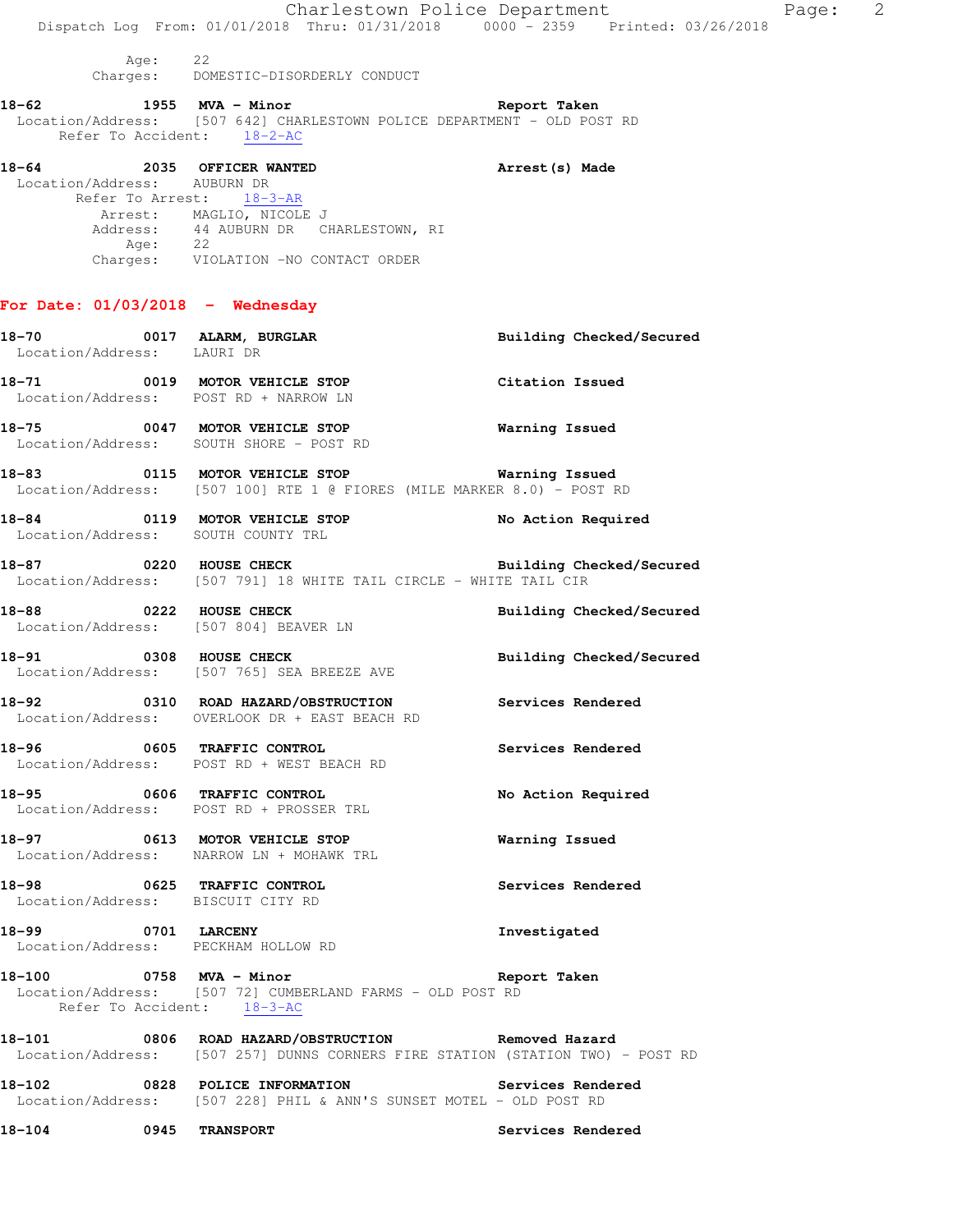|                                                                                    | Dispatch Log From: 01/01/2018 Thru: 01/31/2018 0000 - 2359 Printed: 03/26/2018                                                                                                                                                                                                    | Charlestown Police Department Page: 3 |  |
|------------------------------------------------------------------------------------|-----------------------------------------------------------------------------------------------------------------------------------------------------------------------------------------------------------------------------------------------------------------------------------|---------------------------------------|--|
|                                                                                    | Location/Address: [507 642] CHARLESTOWN POLICE DEPARTMENT - OLD POST RD                                                                                                                                                                                                           |                                       |  |
| Location/Address: QUAIL LN                                                         | 18-105 1321 ALARM, BURGLAR 18 False Alarm                                                                                                                                                                                                                                         |                                       |  |
|                                                                                    | 18-106 1408 DIS CONDUCT / FIGHT 18-106<br>Location/Address: [507 45] RIPPY'S LIQUOR MART - SOUTH COUNTY TRL                                                                                                                                                                       |                                       |  |
|                                                                                    | 18-107 1438 DISABLED MV Could Not Locate<br>Vicinity of: [507 30] ATLANTIC ANIMAL HOSPITAL - SOUTH COUNTY TRL                                                                                                                                                                     |                                       |  |
|                                                                                    | 18-110 1538 DISABLED MV Services Rendered<br>Location/Address: SOUTH COUNTY TRL + HONEY LOCUST DR                                                                                                                                                                                 |                                       |  |
| 18-111 1545 ESCORT                                                                 | 1545 ESCORT<br>  Location/Address: AUBURN DR                                                                                                                                                                                                                                      | Services Rendered                     |  |
| Refer To Arrest: 18-4-AR                                                           | 18-112 1547 MOTOR VEHICLE STOP <b>Arrest</b> (s) Made<br>Location/Address: [507 281] RTE 2 @ BEACHSIDE AUTO - SOUTH COUNTY TRL<br>Arrest: LINNANE, MATHEW<br>Address: 4740 SOUTH COUNTY TRL CHARLESTOWN, RI<br>Age: 18<br>Charges: RECK. DRIVE/DRAG RACING/ELUDING POLICE-1ST OFF |                                       |  |
| Refer To Incident: 18-2-OF                                                         | 18-113 1603 FIRE, VEHICLE 18-113<br>Location/Address: [507 258] RTE 1 @ SOUTH KINGSTOWN LINE (MM 11.4) - POST RD                                                                                                                                                                  |                                       |  |
| $18-114$ 1634 THREATS<br>Location/Address: WILLOW RD<br>Refer To Incident: 18-3-OF |                                                                                                                                                                                                                                                                                   | Investigated                          |  |
| Refer To Accident: 18-4-AC                                                         | 18-115 1655 MVA - Minor 18-115 Report Taken<br>Location/Address: [507 258] RTE 1 @ SOUTH KINGSTOWN LINE (MM 11.4) - POST RD                                                                                                                                                       |                                       |  |
| Location/Address: LIISA DR                                                         | 18-116 1823 DOMESTIC/Assault/Diso/Other Services Rendered                                                                                                                                                                                                                         |                                       |  |
|                                                                                    | 18-117 1848 DISABLED MV<br>Location/Address: [507 258] RTE 1 @ SOUTH KINGSTOWN LINE (MM 11.4) - POST RD                                                                                                                                                                           | No Action Required                    |  |
|                                                                                    | 18-119 2011 ALARM, BURGLAR<br>Location/Address: [507 851] EAST BEACH RD                                                                                                                                                                                                           | <b>False Alarm</b>                    |  |
| 18-121 2149 HOUSE CHECK<br>Location/Address: WILLOW RD                             |                                                                                                                                                                                                                                                                                   | No Action Required                    |  |
| For Date: $01/04/2018$ - Thursday                                                  |                                                                                                                                                                                                                                                                                   |                                       |  |
| Location/Address: SK LINE - POST RD                                                | 18-125 0014 MOTOR VEHICLE STOP                                                                                                                                                                                                                                                    | Warning Issued                        |  |
|                                                                                    | 18-134 0053 MOTOR VEHICLE STOP<br>Location/Address: POST RD + CROSS MILLS RD                                                                                                                                                                                                      | Warning Issued                        |  |
| Location/Address: SK LINE - POST RD                                                | 18-135 0100 MOTOR VEHICLE STOP                                                                                                                                                                                                                                                    | Warning Issued                        |  |
|                                                                                    | 18-137 0110 HOUSE CHECK<br>Location/Address: MATUNUCK SCHOOLHOUSE RD                                                                                                                                                                                                              | Building Checked/Secured              |  |
|                                                                                    | 18-142 0137 MOTOR VEHICLE STOP<br>Location/Address: SOUTH COUNTY TRL + NARROW LN                                                                                                                                                                                                  | Warning Issued                        |  |
|                                                                                    | 18-149 		 0530 ALARM, BURGLAR 		 Building Checked/Secured<br>Location/Address: [507 45] RIPPY'S LIQUOR MART - SOUTH COUNTY TRL                                                                                                                                                    |                                       |  |
| 18-150<br>1047 DISABLED MV                                                         |                                                                                                                                                                                                                                                                                   | Services Rendered                     |  |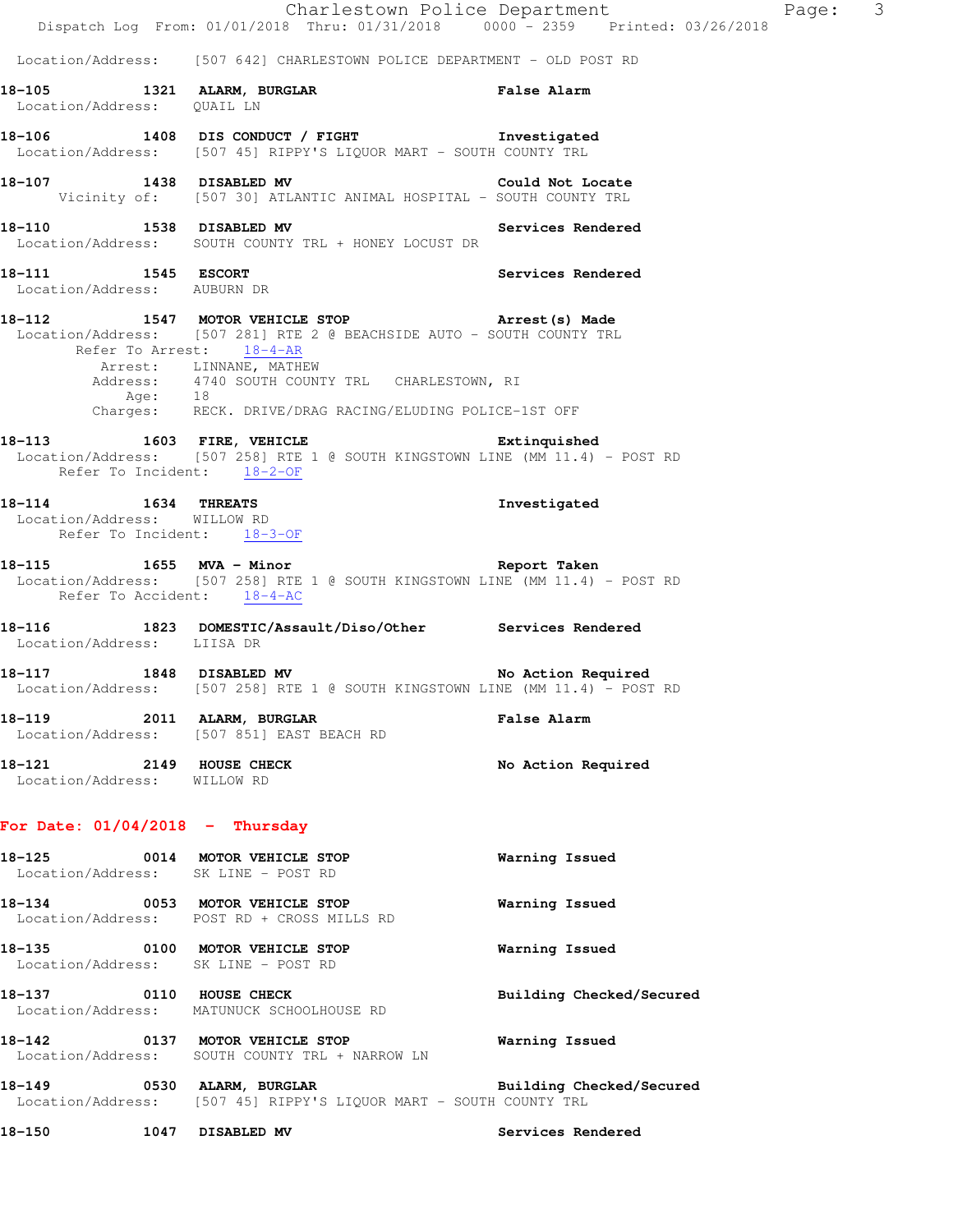|                                                              | Charlestown Police Department<br>Dispatch Log From: 01/01/2018 Thru: 01/31/2018 0000 - 2359 Printed: 03/26/2018                        |                   |
|--------------------------------------------------------------|----------------------------------------------------------------------------------------------------------------------------------------|-------------------|
|                                                              | Location/Address: POST RD + SOUTH COUNTY TRL                                                                                           |                   |
|                                                              | 18-151 1102 ANIMAL COMPLAINT Services Rendered Location/Address: [507 246] INDIAN CEDAR TRAILOR PARK - FOXTROT DR                      |                   |
|                                                              | 18-152 1153 MVA - Minor<br>Location/Address: POST RD + SOUTH COUNTY TRL Removed Hazard                                                 |                   |
|                                                              | 18-154 1436 DISABLED MV Could Not Locate<br>Location/Address: BISCUIT CITY RD + WORDEN'S POND RD                                       |                   |
| 18-157 1606 DISABLED MV                                      | Location/Address: [507 20] NINIGRET PARK - PARK LN                                                                                     | Services Rendered |
| Location/Address: RIVERVIEW DR<br>Refer To Incident: 18-4-OF | 18-158 1644 OFFICER WANTED 18-158                                                                                                      |                   |
|                                                              | 18-159  2017 ALARM, BURGLAR    Government Building Checked/Secured<br>Location/Address: [507 64] RATHSKELLER RESTAURANT - OLD COACH RD |                   |
|                                                              | 18-160 2034 ASSIST CITIZEN Services Rendered<br>Location/Address: [507 235] NINIGRET INN - PROSSER TRL                                 |                   |
|                                                              | 18-161   2118   ALARM, BURGLAR   ENGLISH   False Alarm<br>Location/Address: [507 64] RATHSKELLER RESTAURANT - OLD COACH RD             |                   |
| For Date: $01/05/2018$ - Friday                              |                                                                                                                                        |                   |
|                                                              | 18-169 0208 FIRE, OTHER<br>Location/Address: WARREN RD + INWOOD LN                                                                     | Investigated      |
|                                                              | 18-171 0536 MOTOR VEHICLE STOP Warning Issued<br>Location/Address: [507 258] RTE 1 @ SOUTH KINGSTOWN LINE (MM 11.4) - POST RD          |                   |
| 18-174 0733 ASSIST CITIZEN<br>Location/Address: MAIZE DR     | Could Not Locate                                                                                                                       |                   |

**18-177 0928 DISABLED MV Services Rendered**  Location/Address: POST RD + KING'S FACTORY RD

**18-178 0949 COMPLAINT Services Rendered**  Location/Address: MATUNUCK SCHOOLHOUSE RD

18-179 1002 TRANSPORT **18-179** Services Rendered Location/Address: [507 865] ARNOLD FAMILY CABIN - KING'S FACTORY RD

**18-180 1015 DISABLED MV Services Rendered**  Location/Address: [507 529] NARRAGANSETT INDIAN TRIBE LONGHOUSE - SOUTH COUNTY TRL

**18-182 1254 ESCORT Services Rendered**  Location/Address: AUBURN DR

**18-183 1417 DISABLED MV No Action Required**  Location/Address: SOUTH COUNTY TRL + NARROW LN

# **18-184 1556 TOWN COUNCIL DOCKET DELIVERY Services Rendered**  Location/Address: LAKESIDE DR

**18-185 1604 MOTOR VEHICLE STOP Arrest(s) Made**  Location/Address: POST RD + LAKESIDE DR Refer To Summons:  $18-5-AR$  Summons: BASCOM, SAMANTHA M Address: 6 WETOMACHICK AVE WESTERLY, RI Age: 25 Charges: Driving after denial, suspension or revocation of license - 1st Offense

#### **18-187 1849 POLICE INFORMATION No Action Required**  Location/Address: [507 31] BLUE SHUTTERS BEACH - EAST BEACH RD

Page: 4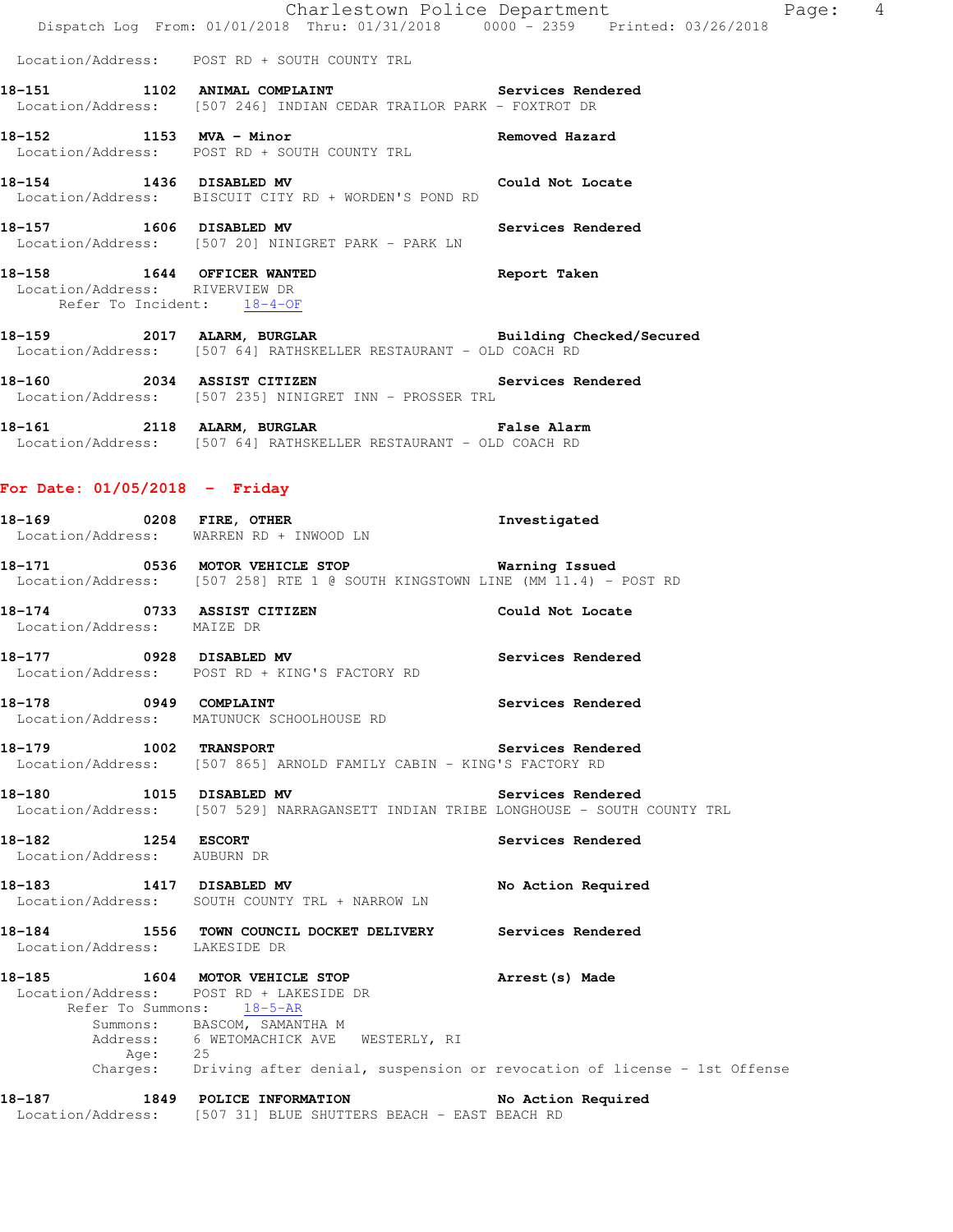| 18-188            | 1918 ALARM, CO DETECTOR  | No Action Required |
|-------------------|--------------------------|--------------------|
| Location/Address: | [507 684] OCEAN RIDGE DR |                    |

#### **18-189 1952 MVA - Minor Investigated**  Location/Address: CAROLINA BACK RD + BUTTER LN Refer To Incident: 18-5-OF

**18-190 2320 MVA - Minor Arrest(s) Made**  Location/Address: POST RD + FALCONE LN Refer To Arrest: 18-6-AR Arrest: GOEWEY, MICHAEL B Address: 243 SOMERSTON RD YORKTOWN HEIGH, NY Age: 41 Charges: DUI OF LIQUOR OR DRUGS-1ST OFFENSE .10-.15 Refer To Incident: 18-6-OF

# **For Date: 01/06/2018 - Saturday**

- **18-191 0015 SUSPICIOUS ACTIVITY/VEHICLE Building Checked/Secured**  Location/Address: [507 354] PAT'S POWER EQUIPMENT - OLD POST RD **18-192 0022 MOTOR VEHICLE STOP Warning Issued**  Location/Address: NARROW LN + OLD COACH RD **18-193 0229 ALARM, BURGLAR Building Checked/Secured**  Location/Address: SHIRLEY DR **18-199 0607 MOTOR VEHICLE STOP Warning Issued**  Location/Address: POST RD + GENERAL STANTON LN 18-203 1012 DISABLED MV Services Rendered Location/Address: POST RD + KING'S FACTORY RD **18-204 1113 ASSIST OTHER TOWN DEPT Services Rendered**  Location/Address: CHARLESTOWN BEACH RD **18-206 1356 DOMESTIC/Assault/Diso/Other Arrest(s) Made**  Location/Address: CHARLESTOWN BEACH RD + MATUNUCK SCHOOLHOUSE RD Refer To Arrest: 18-7-AR Arrest: LEBLANC, THOMAS<br>Address: 19 CRAIG ST CI 19 CRAIG ST CHARLESTOWN, RI Age: Charges: DOMESTIC-SIMPLE ASSAULT/BATTERY DOMESTIC-VANDALISM/MALICIOUS INJURY TO PROP DOMESTIC-DISORDERLY CONDUCT **18-207 1454 ASSIST OTHER POLICE DEPT Citation Issued**  Location/Address: ROSS HILL RD **18-208 1624 MVA - Minor Services Rendered**  Location/Address: [507 261] RTE 1 @ STATE GARAGE (MILE MARKER 9.6) - POST RD **18-214 2006 DOMESTIC/Assault/Diso/Other Arrest(s) Made**  Location/Address: KEITH DR Refer To Arrest: 18-8-AR Arrest: FROST, WENDI L Address: 85 KEITH DR CHARLESTOWN, RI
	- Age: 41 Charges: DOMESTIC-SIMPLE ASSAULT/BATTERY

### **For Date: 01/07/2018 - Sunday**

| 18-217<br>Location/Address:                                                       | 0148 | ALARM, BURGLAR | [507 18] CHARLESTOWN CHAMBER OF COMMERCE - OLD POST RD |  |                   | Building Checked/Secured |  |
|-----------------------------------------------------------------------------------|------|----------------|--------------------------------------------------------|--|-------------------|--------------------------|--|
| 18-218<br>Location/Address: [507 642] CHARLESTOWN POLICE DEPARTMENT - OLD POST RD | 0153 | <b>ESCORT</b>  |                                                        |  | Services Rendered |                          |  |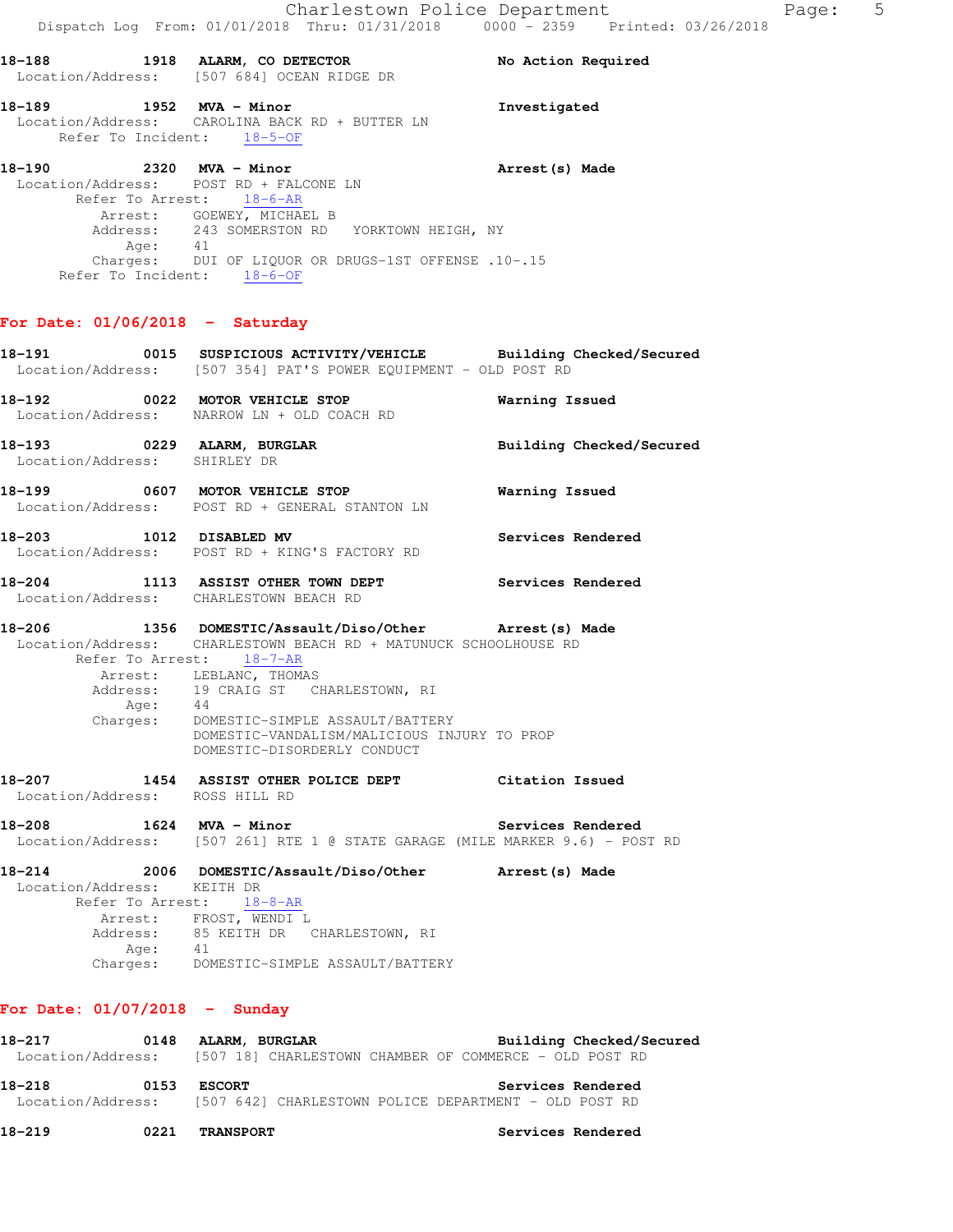|                                                                                                 | Charlestown Police Department                                                                                                                       | 6<br>Page:               |
|-------------------------------------------------------------------------------------------------|-----------------------------------------------------------------------------------------------------------------------------------------------------|--------------------------|
|                                                                                                 | Dispatch Log From: 01/01/2018 Thru: 01/31/2018 0000 - 2359 Printed: 03/26/2018                                                                      |                          |
|                                                                                                 | Location/Address: [507 642] CHARLESTOWN POLICE DEPARTMENT - OLD POST RD                                                                             |                          |
|                                                                                                 | 18-225 0751 MOTOR VEHICLE STOP<br>Location/Address: SOUTH COUNTY TRL + SHANNOCK RD                                                                  | Warning Issued           |
|                                                                                                 | 18-226 0844 ALARM, BURGLAR<br>Location/Address: [507 640] GRAY'S POINT RD                                                                           | <b>False Alarm</b>       |
| Location/Address: TAMANACO DR                                                                   | 18-227 0858 POLICE INFORMATION                                                                                                                      | Investigated             |
|                                                                                                 | 18-229 		 0925 ROAD HAZARD/OBSTRUCTION Services Rendered<br>Location/Address: POST RD + SOUTH COUNTY TRL                                            |                          |
| Location/Address: OLD POST RD                                                                   | 18-230 0931 WELL BEING CHECK                                                                                                                        | Investigated             |
|                                                                                                 | 18-232 1028 MOTOR VEHICLE STOP <b>WARELL WARELLY</b><br>Location/Address: [507 261] RTE 1 @ STATE GARAGE (MILE MARKER 9.6) - POST RD                |                          |
| Location/Address: KLONDIKE RD                                                                   | 18-233 1038 ALARM, BURGLAR                                                                                                                          | Investigated             |
| 18-234 1159 HOUSE CHECK<br>Location/Address: EAST BEACH RD                                      |                                                                                                                                                     | Building Checked/Secured |
| Refer To Summons: 18-9-AR<br>Age: 36                                                            | 18-235 1234 MOTOR VEHICLE STOP<br>Location/Address: POST RD + WILDFLOWER RD<br>Summons: SOUZA, KELLEY A<br>Address: 43 JOHN ST Apt. #3 WESTERLY, RI | Arrest(s) Made           |
|                                                                                                 | Charges: Driving after denial, suspension or revocation of license - 1st Offense                                                                    |                          |
|                                                                                                 | 18-236 1257 ROAD HAZARD/OBSTRUCTION<br>Location/Address: WILDFLOWER RD + POST RD                                                                    | Investigated             |
| 18-237 1315 OFFICER WANTED<br>Location/Address: PASQUISETT TRL                                  |                                                                                                                                                     | Investigated             |
| 1430 DISABLED MV<br>18–238                                                                      | Location/Address: POST RD + TAMANACO DR                                                                                                             | Services Rendered        |
| 18-239 1655 MVA - Minor<br>Location/Address: POST RD<br>Refer To Accident: 18-6-AC              |                                                                                                                                                     | Report Taken             |
| 18-241 1714 OFFICER WANTED<br>Location/Address: KING'S FACTORY RD<br>Refer To Incident: 18-8-OF |                                                                                                                                                     | Report Taken             |
| 18-242 2037 MVA - Minor<br>Vicinity of: ROSS HILL RD<br>Refer To Accident: 18-7-AC              |                                                                                                                                                     | Report Taken             |
| For Date: $01/08/2018$ - Monday                                                                 |                                                                                                                                                     |                          |
|                                                                                                 | 18-244 0003 ALARM, BURGLAR BURGER Building Checked/Secured<br>Location/Address: [507 45] RIPPY'S LIQUOR MART - SOUTH COUNTY TRL                     |                          |
|                                                                                                 | 18-247 0030 ALARM, BURGLAR BURGER Building Checked/Secured<br>Location/Address: [507 45] RIPPY'S LIQUOR MART - SOUTH COUNTY TRL                     |                          |
|                                                                                                 | 18-258 0209 HOUSE CHECK<br>Location/Address: [507 791] 18 WHITE TAIL CIRCLE - WHITE TAIL CIR                                                        | Building Checked/Secured |
| 18-259 0212 HOUSE CHECK                                                                         | Location/Address: [507 804] BEAVER LN                                                                                                               | Building Checked/Secured |

**18-267 0515 MOTOR VEHICLE STOP Warning Issued**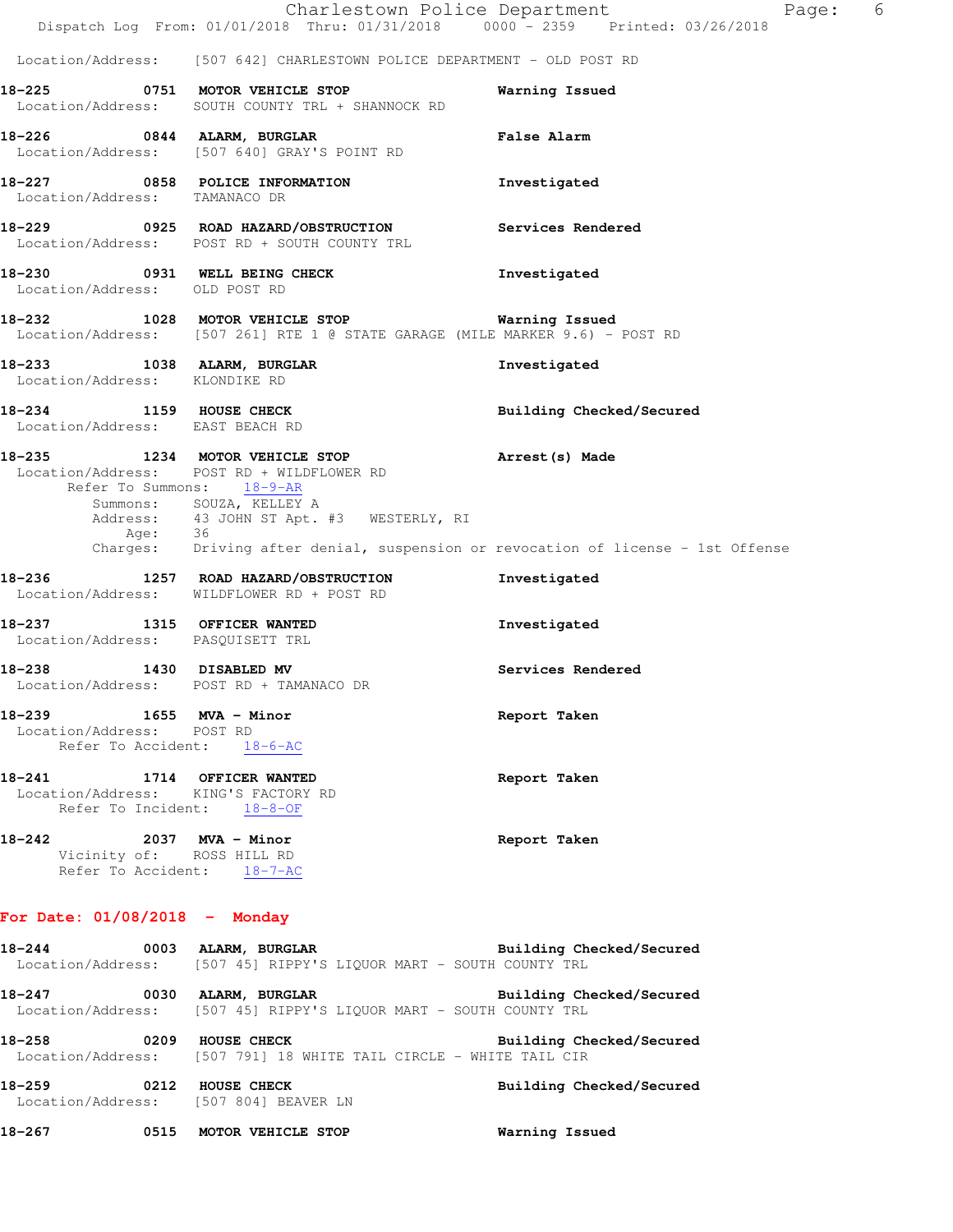|                               | For Date: $01/09/2018$ - Tuesday                                                                                                     |                          |  |
|-------------------------------|--------------------------------------------------------------------------------------------------------------------------------------|--------------------------|--|
| Location/Address: KLONDIKE RD | 18-293 2353 WARRANT ARREST                                                                                                           | Could Not Locate         |  |
|                               | Location/Address: [507 100] RTE 1 @ FIORES (MILE MARKER 8.0) - POST RD                                                               |                          |  |
|                               | 18-291 1952 OFFICER WANTED<br>Location/Address: BISCUIT CITY RD                                                                      | No Action Required       |  |
| 18-290 1940 DISABLED MV       | Location/Address: WORDEN'S POND RD + BISCUIT CITY RD                                                                                 | Unfounded                |  |
| 18-288                        | 1916 ALARM, BURGLAR<br>Location/Address: KING'S FACTORY RD                                                                           | Building Checked/Secured |  |
|                               | 18-287 1828 FIRE, OTHER<br>Location/Address: SAND PLAIN RD                                                                           | Services Rendered        |  |
|                               | 18-285 1635 DISABLED MV<br>Location/Address: POST RD + TAMANACO DR                                                                   | No Action Required       |  |
|                               | 18-284 1627 ALARM, BURGLAR<br>Location/Address: ASHAWAY COLONY LN                                                                    | Building Checked/Secured |  |
|                               | 18-282 1503 MOTOR VEHICLE COMPLAINT Could Not Locate<br>Location/Address: [507 258] RTE 1 @ SOUTH KINGSTOWN LINE (MM 11.4) - POST RD |                          |  |
| Location/Address: SHANNOCK RD | 18-279 1234 TRANSPORT                                                                                                                | Services Rendered        |  |
|                               | 18-276 1102 THREATS 18-276<br>Location/Address: [507 642] CHARLESTOWN POLICE DEPARTMENT - OLD POST RD                                |                          |  |
|                               | 18-274 1019 ESCORT<br>Location/Address: [507 414] OLD RD                                                                             | Services Rendered        |  |
|                               | 18-273 0821 DISABLED MV<br>Location/Address: POST RD + TAMANACO DR                                                                   | Services Rendered        |  |
|                               | 18-272 0808 ROAD HAZARD/OBSTRUCTION Services Rendered<br>Location/Address: SOUTH COUNTY TRL + CAROLINA BACK RD                       |                          |  |
|                               | 18-271 0722 OFFICER WANTED<br>Location/Address: [507 270] RTE 1 @ BURLINGAME (MILE MARKER 6.0) - POST RD                             | Services Rendered        |  |
|                               | 18-270 0709 WELL BEING CHECK 1nvestigated<br>Location/Address: [507 79] ECKEL INSURANCE INC - OLD POST RD                            |                          |  |
|                               | 18-269 0545 TRAFFIC CONTROL<br>Location/Address: POST RD + TAMANACO DR                                                               | Services Rendered        |  |
|                               | 18-268 			 0527 MOTOR VEHICLE STOP 							 Warning Issued<br>Location/Address: SOUTH KINGSTOWN LINE - POST RD                        |                          |  |
|                               | Location/Address: POST RD + GENERAL STANTON LN                                                                                       |                          |  |
|                               | Dispatch Log From: 01/01/2018 Thru: 01/31/2018 0000 - 2359 Printed: 03/26/2018                                                       |                          |  |

 Location/Address: POST RD + SCHOOLHOUSE POND RD **18-297 0028 MOTOR VEHICLE STOP Warning Issued**  Location/Address: PASTURE LN + GENERAL STANTON LN **18-298 0033 MOTOR VEHICLE STOP Warning Issued**  Location/Address: POST RD + PROSSER TRL **18-299 0039 MOTOR VEHICLE STOP Citation Issued**  Location/Address: POST RD + WEST BEACH RD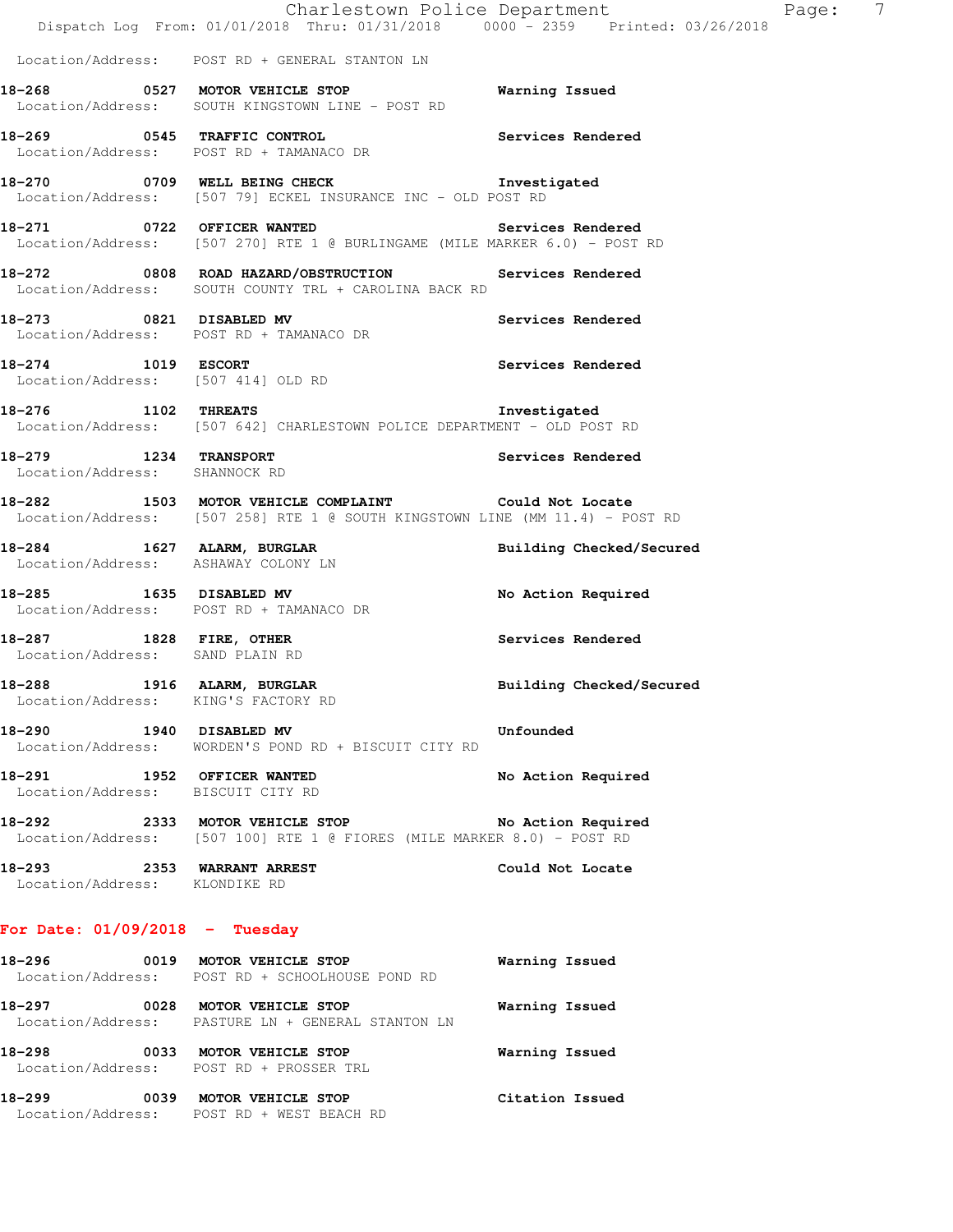|                                                          | 18-301 0047 MOTOR VEHICLE STOP<br>Location/Address: POST RD + NARROW LN                                                 | <b>Warning Issued</b>           |
|----------------------------------------------------------|-------------------------------------------------------------------------------------------------------------------------|---------------------------------|
| 18-315 0144 HOUSE CHECK                                  | Location/Address: SEA BREEZE AVE                                                                                        | Building Checked/Secured        |
|                                                          | 18-319 0157 HOUSE CHECK<br>Location/Address: [507 804] BEAVER LN                                                        | Building Checked/Secured        |
|                                                          | 18-321 0158 HOUSE CHECK<br>Location/Address: [507 791] 18 WHITE TAIL CIRCLE - WHITE TAIL CIR                            | Building Checked/Secured        |
| 18-323 0221 HOUSE CHECK<br>Location/Address: KING TOM DR |                                                                                                                         | Building Checked/Secured        |
|                                                          | 18-325 0433 OFFICER WANTED<br>Location/Address: PROSSER TRL + SEQUIN CT                                                 | Transported to Hospital         |
|                                                          | 18-326 0720 ALARM, BURGLAR BURGLAR Building Checked/Secured<br>Location/Address: CHARLESTOWN BEACH RD                   |                                 |
|                                                          | 18-330 1520 FOLLOW-UP INVESTIGATION 1nvestigated<br>Location/Address: [507 228] PHIL & ANN'S SUNSET MOTEL - OLD POST RD |                                 |
|                                                          | 18-331 1558 MOTOR VEHICLE STOP 6 Warning Issued<br>Location/Address: SOUTH COUNTY TRL + SAND PLAIN RD                   |                                 |
| 18-332 1700 HOUSE CHECK<br>Location/Address: MAIZE DR    |                                                                                                                         | No Action Required              |
| Location/Address: BOTKA DR                               | 18-333 1940 WELL BEING CHECK                                                                                            | Investigated                    |
|                                                          | 18-334 2046 MOTOR VEHICLE STOP 6 Warning Issued<br>Vicinity of: [507 45] RIPPY'S LIQUOR MART - SOUTH COUNTY TRL         |                                 |
| For Date: $01/10/2018$ - Wednesday                       |                                                                                                                         |                                 |
| 18-342 0150 HOUSE CHECK<br>Location/Address: KING TOM DR |                                                                                                                         | <b>Building Checked/Secured</b> |
|                                                          | 18-344 0156 HOUSE CHECK<br>Location/Address: MATUNUCK SCHOOLHOUSE RD                                                    | Building Checked/Secured        |

**18-353 0243 MOTOR VEHICLE STOP Citation Issued**  Location/Address: ALTON CAROLINA RD

**18-357 0540 TRAFFIC CONTROL Services Rendered**  Location/Address: [507 261] RTE 1 @ STATE GARAGE - POST RD

**18-358 0707 MVA - Minor Report Taken**  Vicinity of: [507 200] RTE 2 - POST RD + SOUTH COUNTY TRL Refer To Accident: 18-8-AC

**18-360 0823 ASSIST OTHER POLICE DEPT Investigated**  Location/Address: EAST CENTRAL AVE

**18-364 1134 DISABLED MV Services Rendered**  Location/Address: POST RD + EAST BEACH RD

**18-365 1155 SUSPICIOUS ACTIVITY/VEHICLE Investigated**  Location/Address: STILL WATER RD

**18-366 1200 ESCORT Investigated**  Location/Address: KEITH DR 18-367 **1305 ALARM, BURGLAR BEE** Building Checked/Secured Location/Address: [507 757] WHITE TAIL CIR **18-368 1345 ALARM, BURGLAR Building Checked/Secured**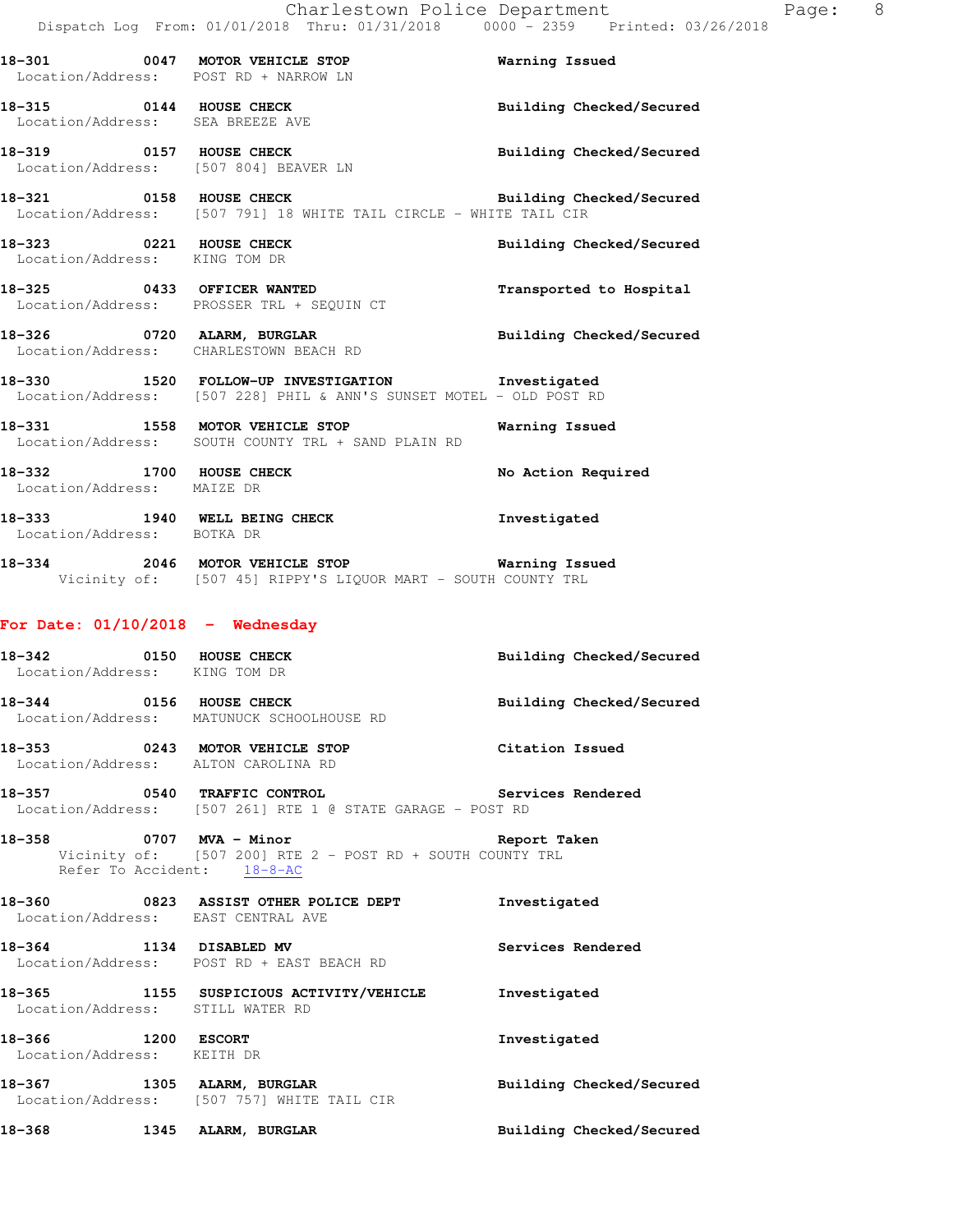Charlestown Police Department Page: 9 Dispatch Log From: 01/01/2018 Thru: 01/31/2018 0000<sup>-</sup> 2359 Printed: 03/26/2018

Location/Address: [507 610] FROSTY DREW OBSERVATORY - PARK LN

| 18-371            | 1712 DISABLED MV      |  | Investigated |
|-------------------|-----------------------|--|--------------|
| Location/Address: | POST RD + PROSSER TRL |  |              |
|                   |                       |  |              |

| 18–372            | 1835 | SUSPICIOUS ACTIVITY/VEHICLE | Investigated       |
|-------------------|------|-----------------------------|--------------------|
| Location/Address: |      | 1507 4931 CAROLINA BACK RD  |                    |
| 18–373            | 1925 | MVA - Minor                 | No Action Required |
| Location/Address: |      | PASOUISETT TRL              |                    |

# **For Date: 01/11/2018 - Thursday**

- **18-390 1259 MVA Minor Transported to Hospital**  Location/Address: [507 88] EAST WEST MARKET - POST RD Refer To Accident:  $18-9-AC$
- **18-391 1550 TRANSPORT Services Rendered**  Location/Address: SHANNOCK RD
- **18-393 1738 FIRE, OTHER Unfounded**  Vicinity of: NARROW LN
- **18-395 2314 ALARM, BURGLAR Building Checked/Secured**  Location/Address: [507 45] RIPPY'S LIQUOR MART - SOUTH COUNTY TRL

### **For Date: 01/12/2018 - Friday**

|                                                             | 18-405 0404 ALARM, BURGLAR BURGLAR Building Checked/Secured Location/Address: BUCKEYE BROOK RD                                         |                          |
|-------------------------------------------------------------|----------------------------------------------------------------------------------------------------------------------------------------|--------------------------|
|                                                             | 18-406 0600 MOTOR VEHICLE STOP Warning Issued<br>Location/Address: [507 258] RTE 1 @ SOUTH KINGSTOWN LINE (MM 11.4) - POST RD          |                          |
| Location/Address: SHORE DR                                  | 18-407 0748 FOLLOW-UP INVESTIGATION Services Rendered                                                                                  |                          |
|                                                             | 18-408 <b>18-408</b> 0901 POLICE INFORMATION <b>Investigated</b><br>Location/Address: [507 867] STASIUNAS PROPERTIES LLC - OLD POST RD |                          |
|                                                             | 18-409 0950 POWER OUTAGE/FAILURE                                                                                                       | Taken/Refered to Other A |
| Location/Address: WHIPPLE DR<br>Refer To Accident: 18-10-AC | 18-413 1253 MVA - Minor                                                                                                                | Investigated             |
|                                                             | 18-415 1634 OFFICER WANTED<br>Location/Address: OLD POST RD + GENWOOD DR                                                               | Investigated             |
|                                                             | 18-416 1702 HOUSE CHECK Could Not Locate<br>Location/Address: OLD COACH RD                                                             |                          |
|                                                             | 18-417 1713 MOTOR VEHICLE STOP 18 Warning Issued<br>Location/Address: [507 100] RTE 1 @ FIORES (MILE MARKER 8.0) - POST RD             |                          |
|                                                             | 18-418<br>1727 MOTOR VEHICLE COMPLAINT Could Not Locate<br>Location/Address: [507 275] RTE 1 @ WESTERLY LINE - POST RD                 |                          |
|                                                             | 18-419 1733 MOTOR VEHICLE STOP Services Rendered<br>Location/Address: ROSS HILL RD + POST RD                                           |                          |
|                                                             | 18-420<br>1929 FOLLOW-UP INVESTIGATION Services Rendered<br>Location/Address: OLD COACH RD                                             |                          |
|                                                             | 18-421 1950 OFFICER WANTED<br>Location/Address: SHUMANKANUC HILL RD                                                                    | Investigated             |
|                                                             | 18-422 2244 ALARM, FIRE 1997 Investigated<br>Location/Address: [507 604] BESTWAY GAS STATION - POST RD                                 |                          |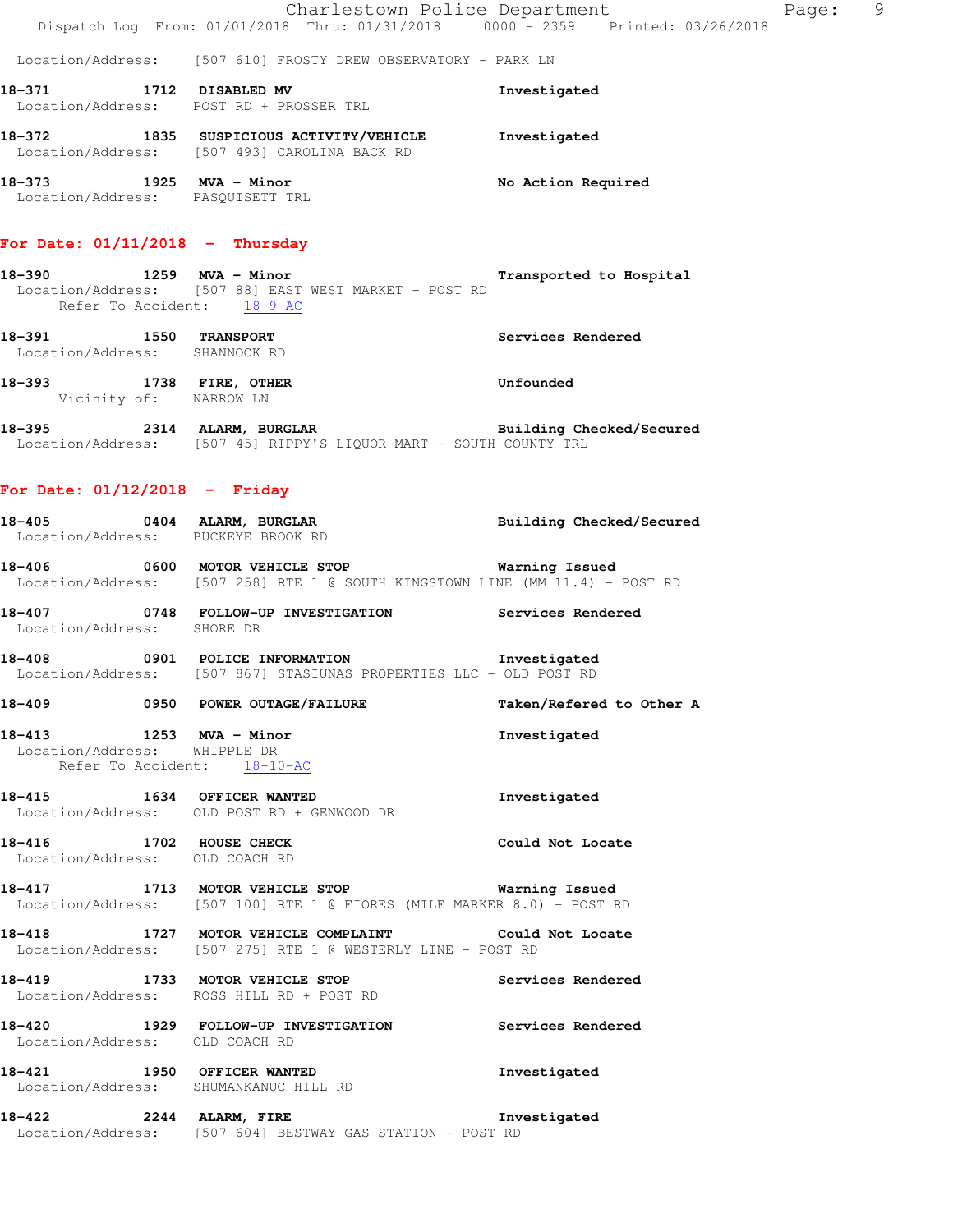18-423 2302 FIRE, OTHER **18-423** Services Rendered Location/Address: [507 620] ENNIS LN

### **For Date: 01/13/2018 - Saturday**

|                                                              | 18-430 0121 MOTOR VEHICLE STOP<br>Location/Address: POST RD + SCHOOLHOUSE POND RD                                     | Citation Issued    |
|--------------------------------------------------------------|-----------------------------------------------------------------------------------------------------------------------|--------------------|
| 18-438 0601 OFFICER WANTED<br>Location/Address: ROSS HILL RD |                                                                                                                       | Could Not Locate   |
|                                                              | 18-440 0859 WELL BEING CHECK<br>Location/Address: COLUMBIA HEIGHTS RD                                                 | Investigated       |
| Location/Address:                                            | 18-441 0923 MOTOR VEHICLE STOP<br>SOUTH COUNTY TRL                                                                    | Warning Issued     |
| 18-442                                                       | 1007 FOLLOW-UP INVESTIGATION No Action Required<br>Location/Address: [507 33] BROOKSIDE APARTMENTS - SOUTH COUNTY TRL |                    |
|                                                              | 18-444 1037 MOTOR VEHICLE STOP<br>Location/Address: POST RD + SOUTH COUNTY TRL                                        | No Action Required |
| 18-445 1237 MVA - Minor                                      | Location/Address: [507 72] CUMBERLAND FARMS - OLD POST RD<br>Refer To Accident: 18-11-AC                              | Report Taken       |
| 18-446                                                       | 1548 ROAD HAZARD/OBSTRUCTION                                                                                          | Services Rendered  |

**18-450 1956 MOTOR VEHICLE STOP Citation Issued**  Location/Address: [507 850] CROSS MILLS FIRE STATION - OLD POST RD

Location/Address: SHUMANKANUC HILL RD + BUCKEYE BROOK RD

**18-451 2017 MOTOR VEHICLE STOP Warning Issued**  Vicinity of: [507 369] WILCOX TAVERN - OLD POST RD

# **For Date: 01/14/2018 - Sunday**

**18-455 0030 ALARM, BURGLAR Building Checked/Secured**  Location/Address: [507 657] COUNTRY FOOD MART, LLC - SOUTH COUNTY TRL **18-456 0031 MOTOR VEHICLE STOP Warning Issued**  Location/Address: POST RD + TAMANACO DR **18-457 0037 MOTOR VEHICLE STOP Warning Issued**  Location/Address: [507 100] RTE 1 @ FIORES - POST RD **18-458 0041 SUSPICIOUS ACTIVITY/VEHICLE Services Rendered**  Location/Address: SHANNOCK RD **18-459 0057 MOTOR VEHICLE STOP Warning Issued**  Location/Address: PROSSER TRL + MONTAUK RD **18-460 0059 MOTOR VEHICLE STOP Warning Issued**  Location/Address: SHANNOCK RD **18-461 0102 911 CALLS/False/Hang-Ups/Open Investigated**  Location/Address: SHUMANKANUC HILL RD **18-463 0128 HOUSE CHECK Building Checked/Secured**  Location/Address: [507 804] BEAVER LN **18-464 0130 HOUSE CHECK Building Checked/Secured**  Location/Address: WHITE TAIL CIR **18-481 0511 MOTOR VEHICLE STOP Warning Issued**  Location/Address: POST RD + SCHOOLHOUSE POND RD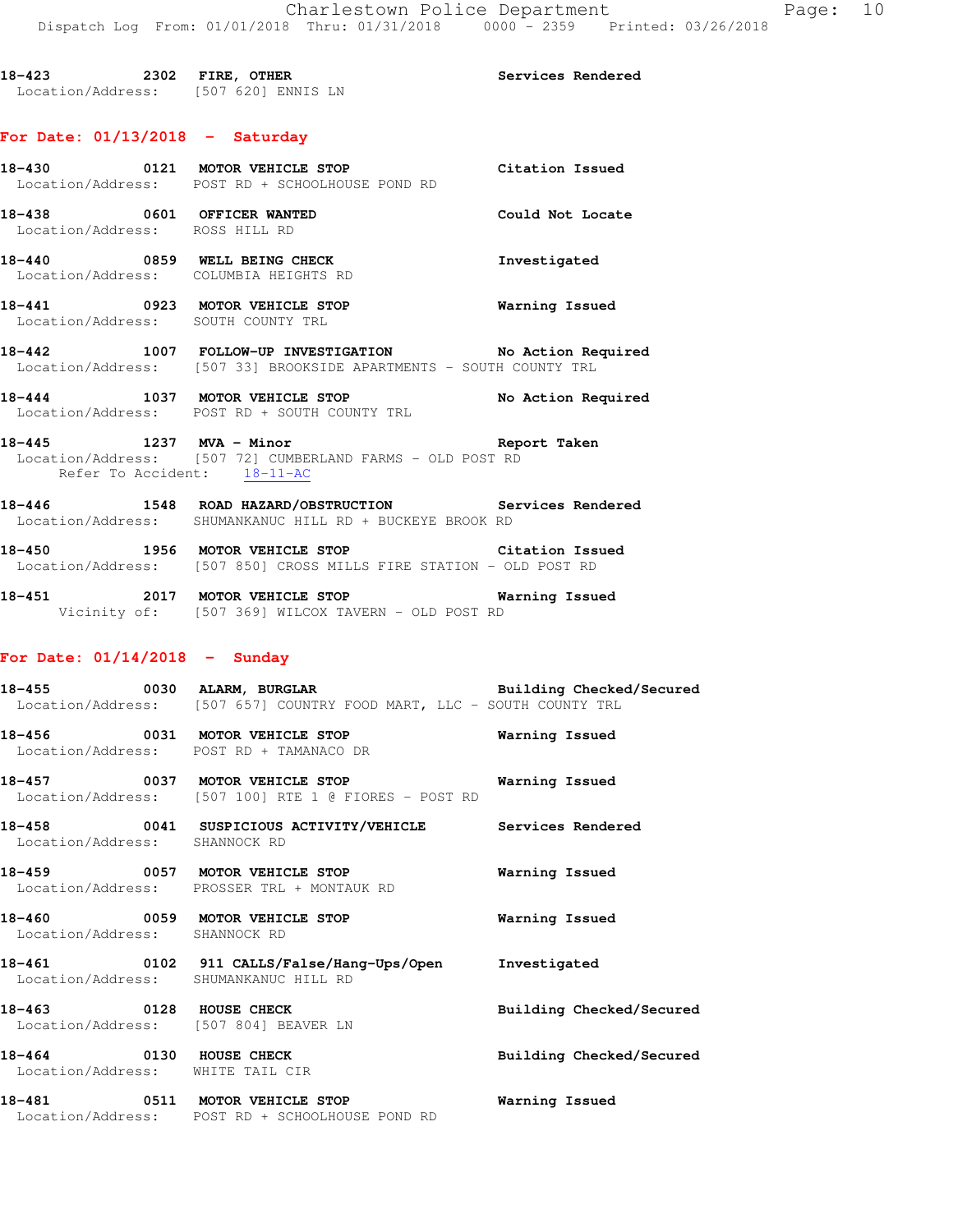**18-482 0521 MOTOR VEHICLE STOP Warning Issued**  Location/Address: POST RD + KING'S FACTORY RD

**18-484 0531 TRAFFIC CONTROL Services Rendered**  Location/Address: POST RD + TAMANACO DR

**18-483 0533 MOTOR VEHICLE STOP Warning Issued**  Location/Address: POST RD + CROSS MILLS RD

**18-485 0545 MOTOR VEHICLE STOP Citation Issued**  Location/Address: POST RD + CROSS MILLS RD

**18-486 0734 ANNOYING PHONE CALLS Services Rendered**  Location/Address: ROSS HILL RD

**18-487 1011 MOTOR VEHICLE STOP Warning Issued**  Location/Address: SOUTH COUNTY TRL + SHERMAN AVE

- **18-488 1033 ANIMAL COMPLAINT Investigated**  Location/Address: [507 45] RIPPY'S LIQUOR MART - SOUTH COUNTY TRL
- **18-490 1354 ALARM, BURGLAR Building Checked/Secured**  Location/Address: SOUTH COUNTY TRL

**18-491 1619 MOTOR VEHICLE STOP Warning Issued**  Vicinity of: [507 19] CHARLESTOWN ELEMENTARY SCHOOL - CAROLINA BACK RD

18-493 **1746** DISABLED MV **No Action Required** Vicinity of: [507 327] CHARLESTOWN BEACH TOWN PARKING LOT - CHARLESTOWN BEACH RD

- **18-496 2154 TRANSPORT Services Rendered**  Location/Address: [507 72] CUMBERLAND FARMS - OLD POST RD
- **18-497 2210 ALARM, FIRE False Alarm**  Location/Address: [507 604] BESTWAY GAS STATION - POST RD

# **For Date: 01/15/2018 - Monday**

- **18-509 0102 HOUSE CHECK Building Checked/Secured**  Location/Address: MATUNUCK SCHOOLHOUSE RD **18-515 0125 HOUSE CHECK Building Checked/Secured**  Location/Address: KING TOM DR
- **18-519 0613 MOTOR VEHICLE STOP Warning Issued**  Location/Address: RICHMOND LINE - SOUTH COUNTY TRL
- **18-520 1645 MOTOR VEHICLE STOP Warning Issued**  Location/Address: ALTON CAROLINA RD + CAROLINA BACK RD
- **18-521 1743 MVA Minor Services Rendered**  Vicinity of: POST RD + HOXSIE AVE Refer To Accident: 18-12-AC
- 18-522 1828 FIRE, OTHER Services Rendered Location/Address: SOUTH ARNOLDA RD
- **18-524 2207 MOTOR VEHICLE STOP Warning Issued**  Location/Address: SOUTH COUNTY TRL + SAND PLAIN RD

# **For Date: 01/16/2018 - Tuesday**

| 18–533<br>Location/Address: | 0020 | MOTOR VEHICLE STOP<br>POST RD + GENERAL STANTON LN | Warning Issued           |
|-----------------------------|------|----------------------------------------------------|--------------------------|
| 18-548<br>Location/Address: | 0208 | <b>HOUSE CHECK</b><br>MATUNUCK SCHOOLHOUSE RD      | Building Checked/Secured |
| 18-550                      | 0348 | <b>HOUSE CHECK</b>                                 | Building Checked/Secured |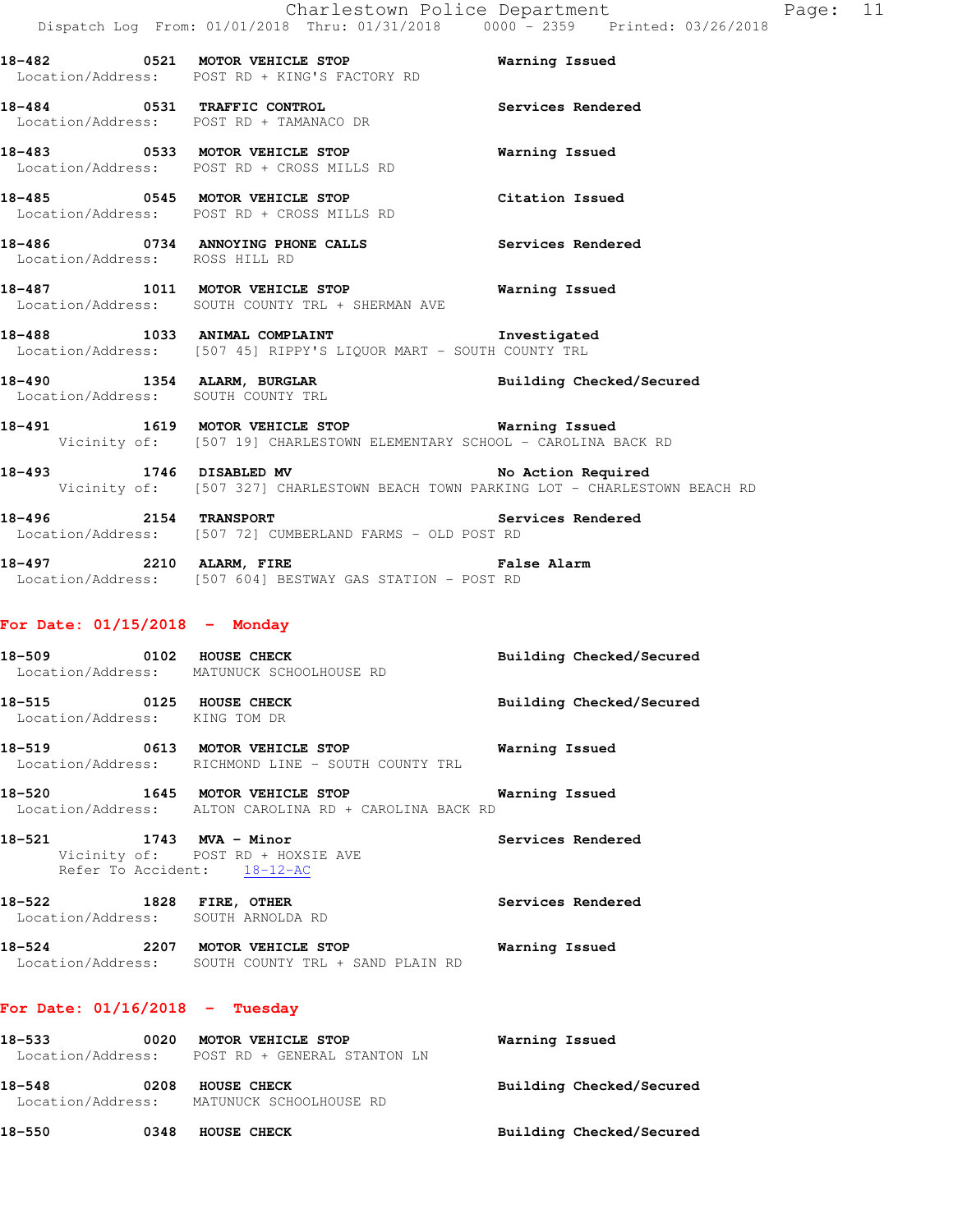Charlestown Police Department Fage: 12 Dispatch Log From: 01/01/2018 Thru: 01/31/2018 0000 - 2359 Printed: 03/26/2018

Location/Address: KING TOM DR

**18-553 0540 TRAFFIC CONTROL Services Rendered**  Location/Address: SOUTH COUNTY TRL + CAROLINA BACK RD

**18-554 0559 MOTOR VEHICLE STOP Warning Issued**  Location/Address: POST RD + PROSSER TRL **18-557 1132 FIRE, OTHER Investigated**  Location/Address: BLUE RIDGE DR

**18-559 1314 DISABLED MV Services Rendered**  Vicinity of: POST RD + EAST BEACH RD

**18-563 1551 TRAFFIC CONTROL Services Rendered**  Location/Address: FIORES - POST RD

**18-565 1750 SUSPICIOUS ACTIVITY/VEHICLE Transported to Hospital**  Location/Address: [507 868] MICHAEL'S GARAGE - POST RD

**18-566 2016 MOTOR VEHICLE STOP Warning Issued**  Vicinity of: [507 28] SIMPLE PEASURES - SOUTH COUNTY TRL

**18-569 2350 MOTOR VEHICLE STOP Citation Issued**  Location/Address: [507 100] RTE 1 @ FIORES (MILE MARKER 8.0) - POST RD

#### **For Date: 01/17/2018 - Wednesday**

**18-570 0004 MOTOR VEHICLE STOP Warning Issued**  Location/Address: POST RD + SCHOOLHOUSE POND RD

**18-571 0020 MOTOR VEHICLE STOP Warning Issued**  Location/Address: [507 258] RTE 1 @ SOUTH KINGSTOWN LINE (MM 11.4) - POST RD

**18-572 0039 MOTOR VEHICLE STOP No Action Required**  Location/Address: [507 100] RTE 1 @ FIORES (MILE MARKER 8.0) - POST RD

**18-573 0046 MOTOR VEHICLE STOP Warning Issued**  Location/Address: [507 37] CHARLESTOWN WINE AND SPIRITS - OLD POST RD

**18-574 0119 MOTOR VEHICLE STOP Warning Issued**  Location/Address: [507 100] RTE 1 @ FIORES (MILE MARKER 8.0) - POST RD

**18-575 0128 MOTOR VEHICLE STOP Warning Issued**  Location/Address: POST RD + TAMANACO DR

**18-576 0134 MOTOR VEHICLE STOP Citation Issued**  Location/Address: POST RD + WILDFLOWER RD

**18-577 0147 MOTOR VEHICLE STOP Warning Issued**  Location/Address: [507 269] RTE 1 @ DRIVING RANGE - POST RD

**18-586 0235 HOUSE CHECK Building Checked/Secured**  Location/Address: SOUTH NIANTIC DR

**18-593 0455 ALARM, BURGLAR Building Checked/Secured**  Location/Address: [507 868] MICHAEL'S GARAGE - POST RD

**18-596 1330 ASSIST OTHER AGENCY Services Rendered**  Location/Address: [507 663] CAROLINA CONSULTANTS - CAROLINA BACK RD

**18-600 1546 WELL BEING CHECK Investigated**  Location/Address: SOUTH COUNTY TRL

**18-601 1729 MOTOR VEHICLE STOP Warning Issued**  Location/Address: OLD POST RD

#### **For Date: 01/18/2018 - Thursday**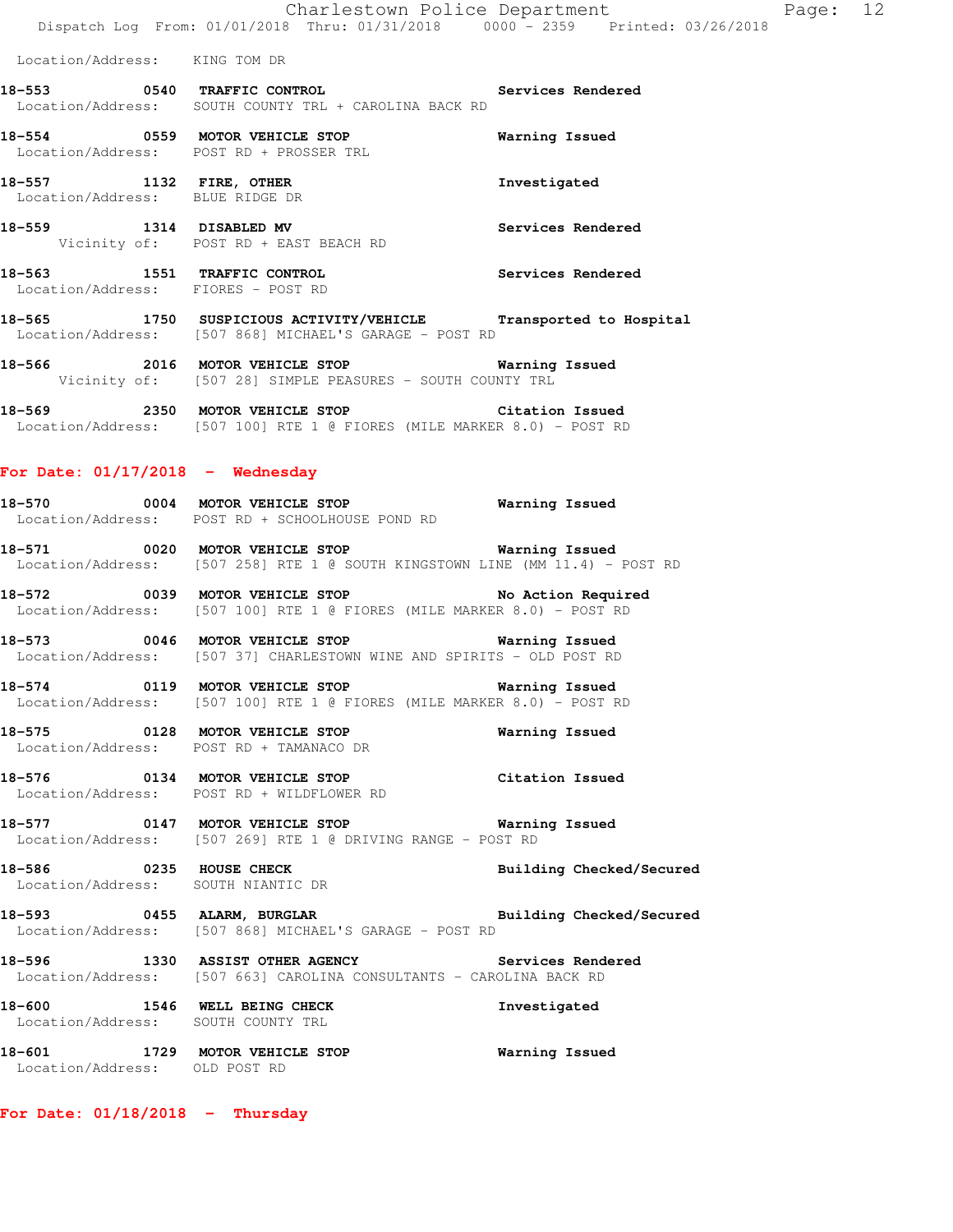**18-625 0334 MOTOR VEHICLE STOP Warning Issued**  Location/Address: [507 1] CHARLESTOWN TOWN HALL - SOUTH COUNTY TRL

**18-626 0347 MOTOR VEHICLE STOP Warning Issued**  Location/Address: SOUTH COUNTY TRL + NEW BISCUIT CITY RD

**18-628 0410 MOTOR VEHICLE STOP Warning Issued**  Location/Address: POST RD + TAMANACO DR

**18-629 0556 MOTOR VEHICLE STOP Warning Issued**  Location/Address: [507 45] RIPPY'S LIQUOR MART - SOUTH COUNTY TRL

**18-630 0617 MOTOR VEHICLE STOP Citation Issued**  Location/Address: POST RD + KING'S FACTORY RD

**18-632 0813 MOTOR VEHICLE STOP Warning Issued**  Location/Address: [507 260] RTE 1 @ GENERAL STANTON - POST RD

**18-634 0832 MOTOR VEHICLE STOP Warning Issued**  Vicinity of: ROSS HILL RD

**18-635 0843 MOTOR VEHICLE STOP Warning Issued**  Location/Address: ROSS HILL RD

**18-637 1100 MOTOR VEHICLE STOP Warning Issued**  Location/Address: POST RD + KING'S FACTORY RD

**18-638 1259 ANIMAL COMPLAINT Investigated**  Location/Address: SHANNOCK RD

**18-640 1349 DISABLED MV Investigated**  Location/Address: SHADY HARBOR DR

**18-642 1530 TRESPASSING Report Taken**  Location/Address: [507 876] RICAN - ALTON CAROLINA RD Refer To Incident: 18-10-OF

**18-643 1713 TRAFFIC CONTROL Services Rendered**  Location/Address: POST RD + PROSSER TRL

**18-644 1739 MOTOR VEHICLE STOP Warning Issued**  Location/Address: [507 100] RTE 1 @ FIORES (MILE MARKER 8.0) - POST RD

**18-645 1842 MOTOR VEHICLE STOP Warning Issued**  Location/Address: OLD POST RD + FORT NINIGRET RD

**18-646 1950 DOMESTIC/Assault/Diso/Other Investigated**  Location/Address: LAND HARBOR DR Refer To Incident: 18-11-OF

**18-647 2239 DISABLED MV No Action Required**  Location/Address: [507 642] CHARLESTOWN POLICE DEPARTMENT - OLD POST RD

**18-648 2344 MOTOR VEHICLE STOP Warning Issued**  Location/Address: POST RD + WILDFLOWER RD

# **For Date: 01/19/2018 - Friday**

| 18-652                      | 0031 | MOTOR VEHICLE STOP<br>Location/Address: POST RD + FALCONE LN                                      | No Action Required |
|-----------------------------|------|---------------------------------------------------------------------------------------------------|--------------------|
| 18-653<br>Location/Address: | 0037 | MOTOR VEHICLE STOP<br>POST RD + GENERAL STANTON LN                                                | Warning Issued     |
| 18-655                      | 0100 | FOLLOW-UP INVESTIGATION<br>Location/Address: COLUMBIA HEIGHTS OVAL<br>Refer To Incident: 18-12-OF | Investigated       |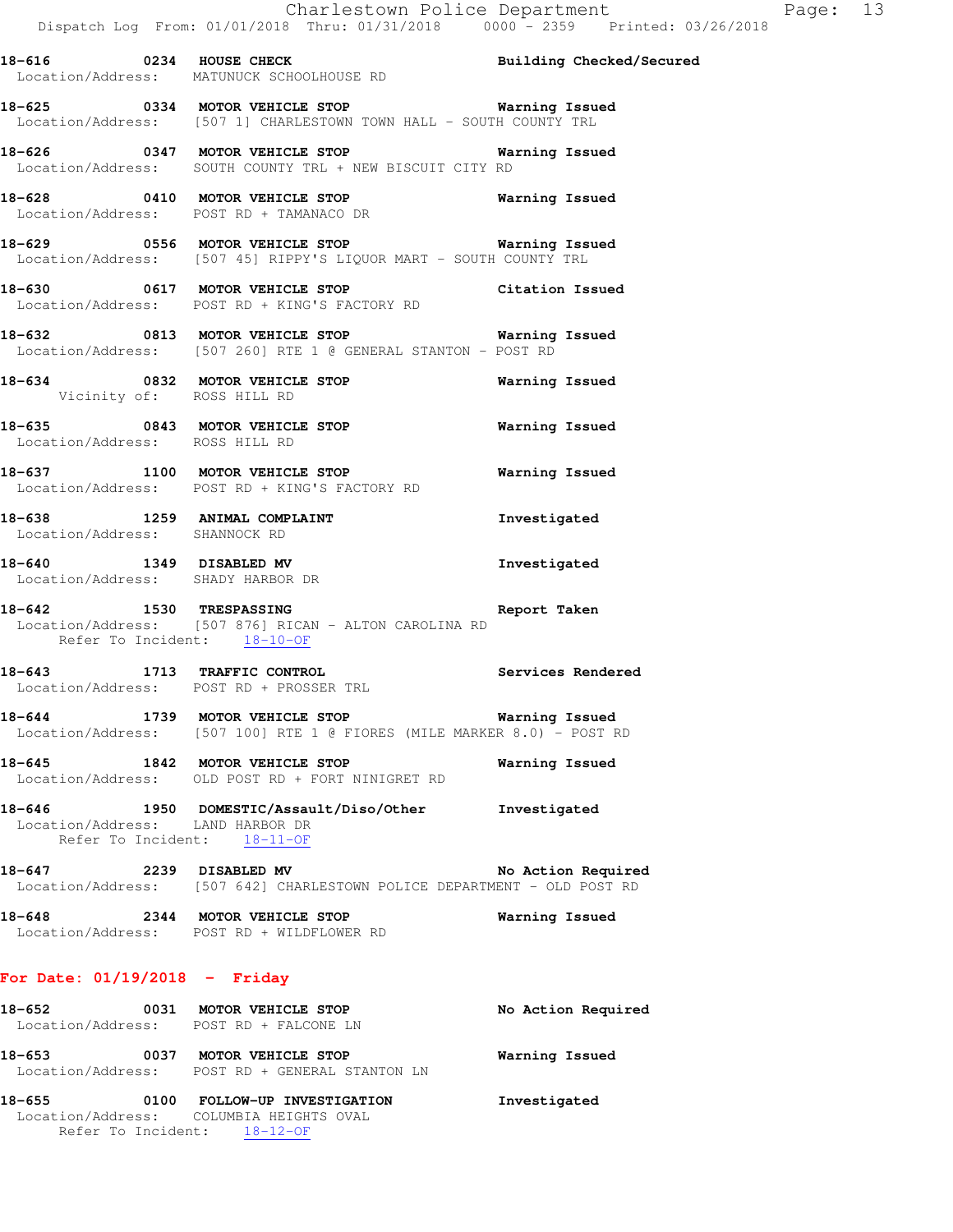**18-663 0138 MOTOR VEHICLE STOP Warning Issued**  Location/Address: POST RD + SCHOOLHOUSE POND RD **18-673 0223 OFFICER WANTED Investigated**  Location/Address: COLUMBIA HEIGHTS OVAL<br>Refer To Incident: 18-12-OF Refer To Incident: **18-676 0523 TRAFFIC CONTROL Services Rendered**  Location/Address: POST RD + WEST BEACH RD **18-677 0732 MOTOR VEHICLE STOP Warning Issued**  Location/Address: [507 281] RTE 2 @ BEACHSIDE AUTO - SOUTH COUNTY TRL **18-678 0755 TRAFFIC CONTROL Services Rendered**  Location/Address: [507 19] CHARLESTOWN ELEMENTARY SCHOOL - CAROLINA BACK RD **18-680 0828 ASSIST OTHER POLICE DEPT Services Rendered**  Location/Address: NIANTIC HWY **18-681 0900 FOLLOW-UP INVESTIGATION Investigated**  Location/Address: LAND HARBOR DR **18-682 0933 MOTOR VEHICLE STOP Warning Issued**  Location/Address: [507 261] RTE 1 @ STATE GARAGE (MILE MARKER 9.6) - POST RD **18-683 0941 WELL BEING CHECK Services Rendered**  Location/Address: [507 503] KICKAPOO RUN **18-688 1554 MOTOR VEHICLE STOP Warning Issued**  Location/Address: [507 258] RTE 1 @ SOUTH KINGSTOWN LINE (MM 11.4) - POST RD **18-689 1613 MOTOR VEHICLE STOP Citation Issued**  Location/Address: SOUTH COUNTY TRL + JONATHAN DR **18-690 1618 MOTOR VEHICLE STOP Warning Issued**  Location/Address: [507 270] RTE 1 @ BURLINGAME (MILE MARKER 6.0) - POST RD 18-691 **1629 MOTOR VEHICLE STOP** No Action Required Location/Address: SOUTH COUNTY TRL + HONEY LOCUST DR **18-692 1633 MOTOR VEHICLE STOP Citation Issued**  Location/Address: NARROW LN + AUBURN DR **18-693 1655 MOTOR VEHICLE STOP Warning Issued**  Location/Address: [507 258] RTE 1 @ SOUTH KINGSTOWN LINE (MM 11.4) - POST RD **18-694 1700 MOTOR VEHICLE STOP Warning Issued**  Location/Address: [507 258] RTE 1 @ SOUTH KINGSTOWN LINE (MM 11.4) - POST RD **18-695 1716 MOTOR VEHICLE STOP Warning Issued**  Location/Address: SOUTH COUNTY TRL + CAROLINA BACK RD **18-696 1733 SUSPICIOUS ACTIVITY/VEHICLE Investigated**  Location/Address: [507 897] MASONIC TEMPLE - SOUTH COUNTY TRL **18-697 1805 ALARM, FIRE Investigated**  Location/Address: LAURI DR **18-698 1840 MOTOR VEHICLE STOP Investigated**  Location/Address: [507 258] RTE 1 @ SOUTH KINGSTOWN LINE (MM 11.4) - POST RD **18-699 2040 DISABLED MV Investigated**  Location/Address: [507 100] RTE 1 @ FIORES (MILE MARKER 8.0) - POST RD

**18-700 2056 MOTOR VEHICLE STOP Warning Issued**  Location/Address: SHANNOCK RD

**18-701 2109 MOTOR VEHICLE STOP Warning Issued**  Location/Address: WORDEN'S POND RD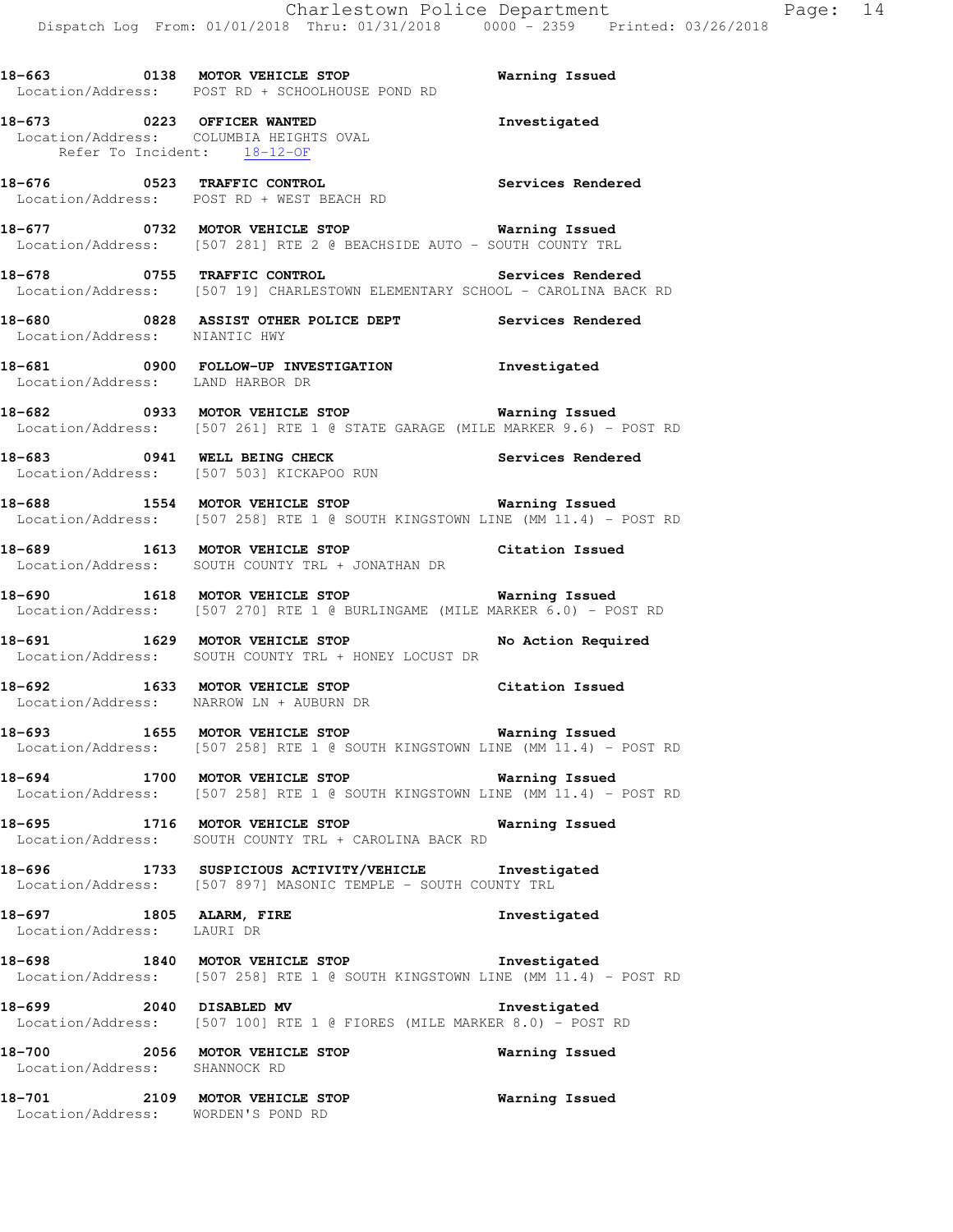| Location/Address: WORDEN'S POND RD                    | 18-702 2117 MOTOR VEHICLE STOP                                                 | Warning Issued     |
|-------------------------------------------------------|--------------------------------------------------------------------------------|--------------------|
|                                                       | 18-703 2127 MOTOR VEHICLE STOP<br>Location/Address: SHANNOCK RD + OLD COACH RD | Citation Issued    |
|                                                       | 18-704 2144 MOTOR VEHICLE STOP<br>Vicinity of: WORDEN'S POND RD                | Warning Issued     |
|                                                       | 18-705 2154 MOTOR VEHICLE STOP<br>Location/Address: SHANNOCK RD + OLD COACH RD | Warning Issued     |
| Location/Address: WORDEN'S POND RD                    | 18-706 2209 MOTOR VEHICLE STOP                                                 | Warning Issued     |
|                                                       | 18-707 2218 MOTOR VEHICLE STOP<br>Vicinity of: WORDEN'S POND RD                | No Action Required |
|                                                       | Vicinity of: OLD COACH RD + NARROW LN<br>Refer To Accident: 18-13-AC           |                    |
| 18-709 2234 ALARM, FIRE<br>Location/Address: LAURI DR |                                                                                | <b>False Alarm</b> |

### **For Date: 01/20/2018 - Saturday**

**18-710 0021 MOTOR VEHICLE STOP Warning Issued**  Location/Address: POST RD + WILDFLOWER RD **18-727 0514 POLICE INFORMATION Building Checked/Secured** 

 Location/Address: [507 604] BESTWAY GAS STATION - POST RD **18-728 0548 MOTOR VEHICLE STOP Warning Issued** 

 Location/Address: SOUTH COUNTY TRL + JACOB PERRY DR **18-729 0929 ASSIST OTHER AGENCY Investigated** 

# Location/Address: [507 642] CHARLESTOWN POLICE DEPARTMENT - OLD POST RD Refer To Incident: 18-13-OF

**18-730 1118 ASSIST CITIZEN Investigated**  Location/Address: [507 642] CHARLESTOWN POLICE DEPARTMENT - OLD POST RD

**18-731 1310 POLICE INFORMATION Taken/Refered to Other A**  Location/Address: OVERLOOK DR

**18-732 1327 VANDALISM Investigated**  Location/Address: OCEAN RIDGE DR

**18-733 1345 FOLLOW-UP INVESTIGATION Investigated**  Location/Address: COLUMBIA HEIGHTS OVAL

18-736 **1637 MOTOR VEHICLE STOP** No Action Required Location/Address: POST RD + KING'S FACTORY RD

**18-737 1658 OFFICER WANTED Could Not Locate**  Location/Address: BUCKEYE BROOK RD

**18-738 1659 MOTOR VEHICLE STOP No Action Required**  Location/Address: SHANNOCK RD + MAPLE LAKE FARM RD

**18-739 1709 MOTOR VEHICLE STOP Warning Issued**  Location/Address: ALTON CAROLINA RD + CAROLINA BACK RD

**18-740 1749 POLICE INFORMATION Unfounded**  Location/Address: POST RD + WEST BEACH RD

**18-741 1835 MOTOR VEHICLE STOP Warning Issued**  Location/Address: CEDAR RD + MATUNUCK SCHOOLHOUSE RD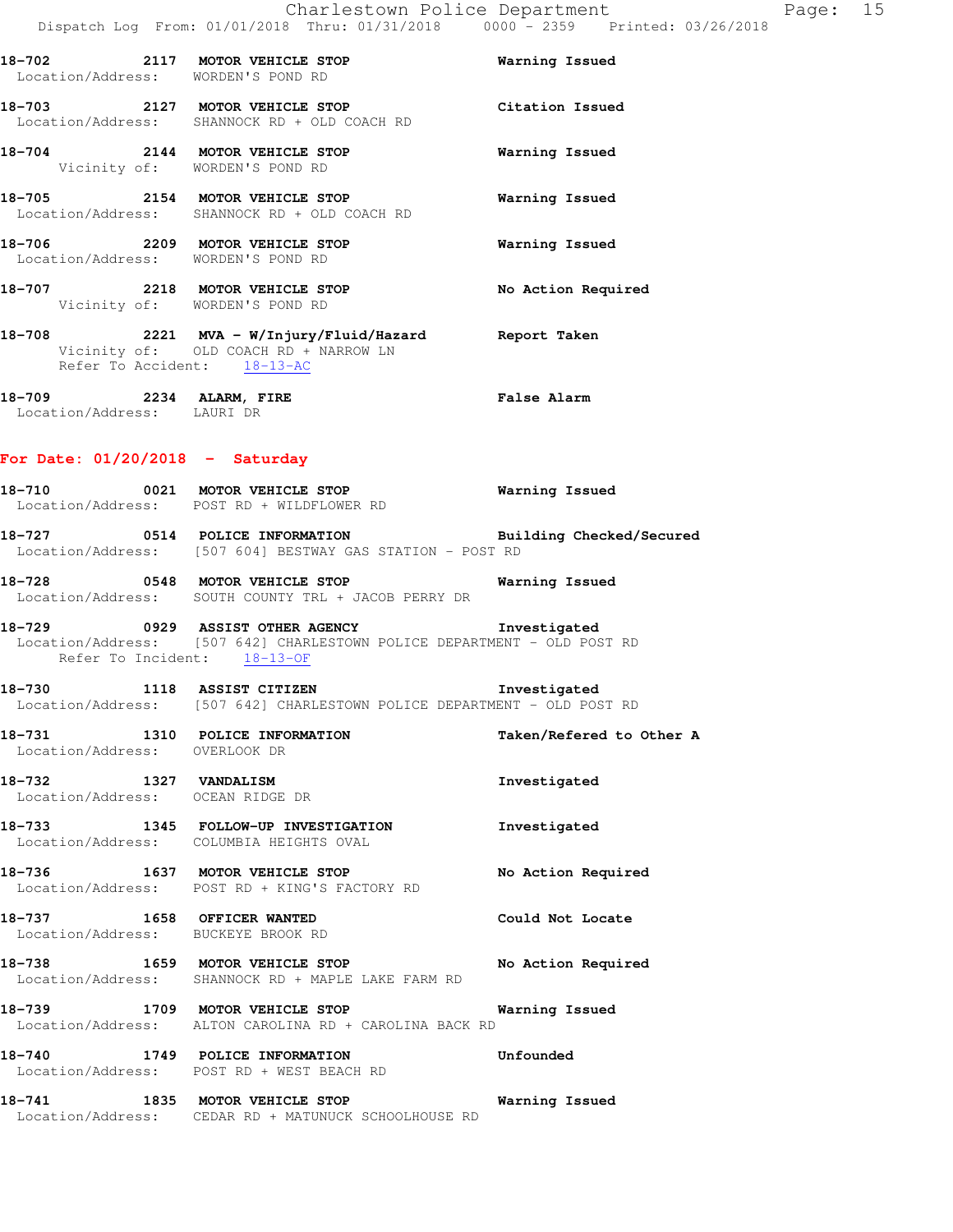|                                                |  |  | Charlestown Police Department |  |                                 | Page: 16 |  |
|------------------------------------------------|--|--|-------------------------------|--|---------------------------------|----------|--|
| Dispatch Log From: 01/01/2018 Thru: 01/31/2018 |  |  |                               |  | 0000 - 2359 Printed: 03/26/2018 |          |  |

**18-742 1838 POLICE INFORMATION Services Rendered**  Location/Address: [507 45] RIPPY'S LIQUOR MART - SOUTH COUNTY TRL

- **18-746 2208 DISTURBANCE/Music/Noise Investigated**  Location/Address: SHANNOCK RD **18-747 2253 FIREWORKS/Possession/Use/Other Could Not Locate**  Location/Address: PECKHAM HOLLOW RD
- **18-750 2356 MOTOR VEHICLE STOP Warning Issued**  Location/Address: POST RD + GENERAL STANTON LN

### **For Date: 01/21/2018 - Sunday**

- **18-751 0003 MOTOR VEHICLE STOP Citation Issued**  Location/Address: SHANNOCK RD + WORDEN'S POND RD
- **18-752 0006 MOTOR VEHICLE STOP Warning Issued**  Location/Address: POST RD + CROSS MILLS RD
- **18-753 0028 DOMESTIC/Assault/Diso/Other Investigated**  Location/Address: [507 33] BROOKSIDE APARTMENTS - SOUTH COUNTY TRL
- **18-756 0103 MOTOR VEHICLE STOP Citation Issued**  Location/Address: SHANNOCK RD + WORDEN'S POND RD
- **18-757 0106 MOTOR VEHICLE STOP Warning Issued**  Location/Address: POST RD + WEST BEACH RD
- **18-761 0114 MOTOR VEHICLE STOP Warning Issued**  Location/Address: SHANNOCK RD
- **18-766 0123 MOTOR VEHICLE STOP Citation Issued**  Location/Address: SOUTH COUNTY TRL + MAPLE LAKE FARM RD
- **18-767 0124 MOTOR VEHICLE STOP Warning Issued**  Location/Address: POST RD + WEST BEACH RD
- **18-781 0214 SUSPICIOUS ACTIVITY/VEHICLE Investigated**  Location/Address: [507 83] MEADOW BROOK INN - CAROLINA BACK RD
- **18-791 0256 HOUSE CHECK Building Checked/Secured**  Location/Address: KING TOM DR
- **18-792 0304 SUSPICIOUS ACTIVITY/VEHICLE Investigated**  Location/Address: [507 37] CHARLESTOWN WINE AND SPIRITS - OLD POST RD
- **18-797 0955 ASSIST CITIZEN Services Rendered**  Location/Address: KING'S FACTORY RD
- **18-798 1054 LARCENY Report Taken**  Location/Address: PROSSER TRL Refer To Incident: 18-14-OF
- **18-800 1342 ASSIST CITIZEN Investigated**  Location/Address: [507 642] CHARLESTOWN POLICE DEPARTMENT - OLD POST RD
- **18-804 1957 MOTOR VEHICLE STOP Warning Issued**  Location/Address: [507 258] RTE 1 @ SOUTH KINGSTOWN LINE (MM 11.4) - POST RD
- **18-805 2003 ESCORT Services Rendered**  Location/Address: KING'S FACTORY RD **18-806 2016 MOTOR VEHICLE STOP Warning Issued**  Location/Address: POST RD + NARROW LN **18-809 2329 MOTOR VEHICLE STOP Warning Issued**  Location/Address: KING'S FACTORY RD
- **18-810 2335 MOTOR VEHICLE STOP Warning Issued**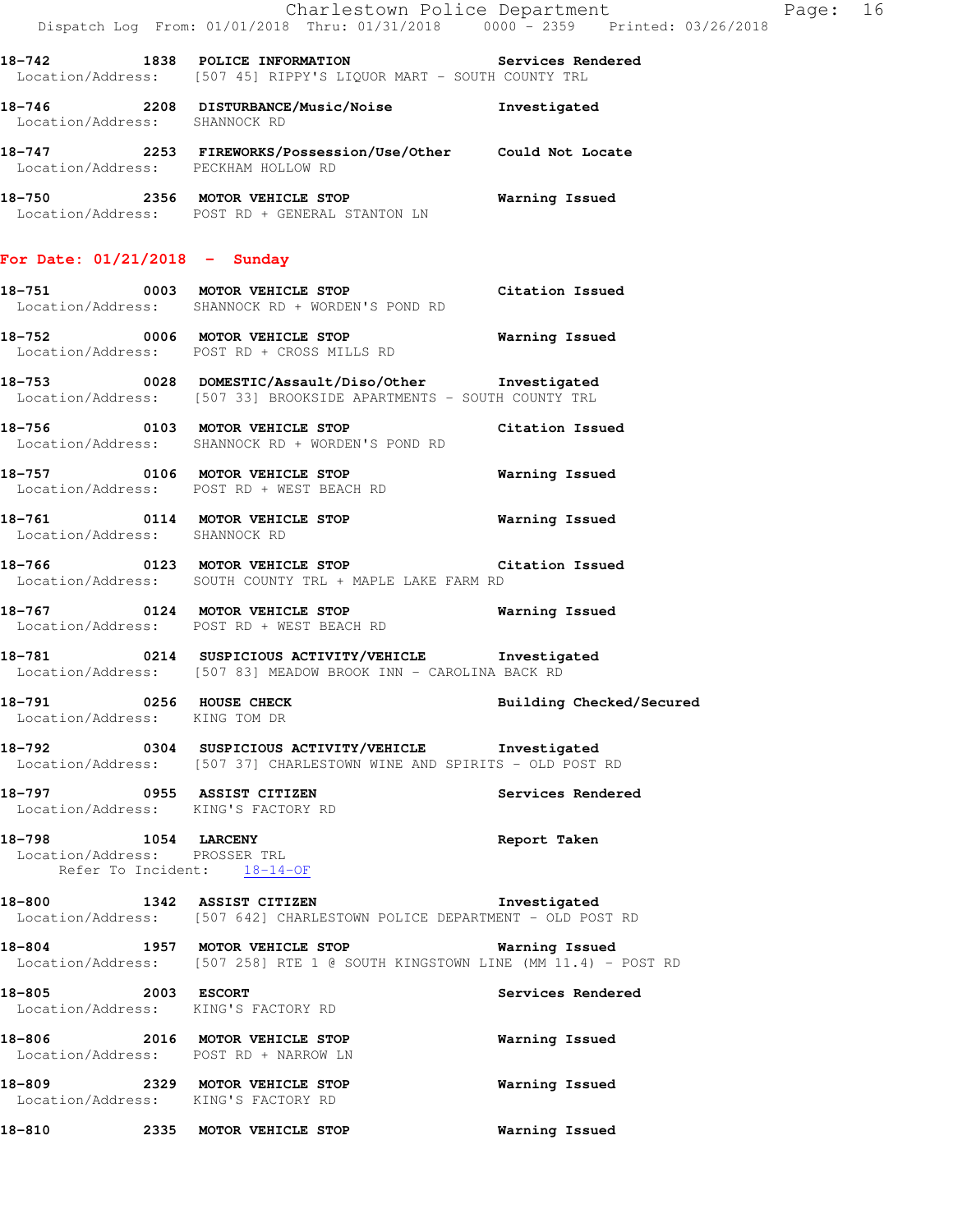|                                                                     | Charlestown Police Department<br>Dispatch Log From: 01/01/2018 Thru: 01/31/2018   0000 - 2359   Printed: 03/26/2018                    |                          |
|---------------------------------------------------------------------|----------------------------------------------------------------------------------------------------------------------------------------|--------------------------|
| Location/Address: KING'S FACTORY RD                                 |                                                                                                                                        |                          |
| Location/Address: SK LINE - POST RD                                 | 18-811 2355 MOTOR VEHICLE STOP                                                                                                         | <b>Warning Issued</b>    |
| For Date: $01/22/2018$ - Monday                                     |                                                                                                                                        |                          |
| 18-817 0010 HOUSE CHECK                                             | Location/Address: MATUNUCK SCHOOLHOUSE RD                                                                                              | Building Checked/Secured |
| 18-823 0028 HOUSE CHECK<br>Location/Address: OLD COACH RD           |                                                                                                                                        | No Action Required       |
| 18-837 0218 HOUSE CHECK<br>Location/Address: KING TOM DR            |                                                                                                                                        | Building Checked/Secured |
|                                                                     | 18-841 0657 MVA - Minor Controller Report Taken<br>Vicinity of: [507 271] RTE 1 @ MICHAEL'S - POST RD<br>Refer To Accident: $18-14-AC$ |                          |
|                                                                     | 18-842 0804 ROAD HAZARD/OBSTRUCTION Could Not Locate<br>Vicinity of: [507 275] RTE 1 @ WESTERLY LINE - POST RD                         |                          |
|                                                                     | 18-845 1050 POLICE INFORMATION Services Rendered<br>Location/Address: [507 604] BESTWAY GAS STATION - POST RD                          |                          |
| Location/Address: SHANNOCK RD                                       | 18-850 1450 SUSPICIOUS ACTIVITY/VEHICLE Investigated                                                                                   |                          |
| 18-851 1511 OFFICER WANTED<br>Location/Address: NEW BISCUIT CITY RD |                                                                                                                                        | Investigated             |
| Location/Address: SHANNOCK RD                                       | 18-852 1545 POLICE INFORMATION                                                                                                         | No Action Required       |
|                                                                     | 18-853 1653 FIRE, STRUCTURE 18-853 Investigated<br>Location/Address: [507 865] ARNOLD FAMILY CABIN - KING'S FACTORY RD                 |                          |
| Location/Address: CHARLES AVE                                       | 18-854 1710 911 CALLS/False/Hang-Ups/Open Investigated                                                                                 |                          |
| Location/Address: ROSE CT                                           | 18-855 1714 MOTOR VEHICLE COMPLAINT                                                                                                    | Investigated             |
| 18-856 1807 MVA - Minor<br>Refer To Accident: 18-15-AC              | Location/Address: [507 282] RTE 2 @ SHUTE'S CORNER - SOUTH COUNTY TRL                                                                  | Report Taken             |
| Location/Address: NARROW LN<br>Refer To Incident: $18-16-OF$        |                                                                                                                                        |                          |
| For Date: $01/23/2018$ - Tuesday                                    |                                                                                                                                        |                          |
| 18-875<br>Location/Address: OLD COACH RD                            | 0144 HOUSE CHECK                                                                                                                       | No Action Required       |
| 18-876 0158 HOUSE CHECK<br>Location/Address: KING TOM DR            |                                                                                                                                        | No Action Required       |
| 18-877 0209 HOUSE CHECK                                             | Location/Address: MATUNUCK SCHOOLHOUSE RD                                                                                              | No Action Required       |
| 18-878 0217 HOUSE CHECK                                             | Location/Address: [507 822] SOUTH NIANTIC DR                                                                                           | No Action Required       |
|                                                                     |                                                                                                                                        |                          |

**18-881 0607 MOTOR VEHICLE STOP No Action Required**  Location/Address: [507 258] RTE 1 @ SOUTH KINGSTOWN LINE (MM 11.4) - POST RD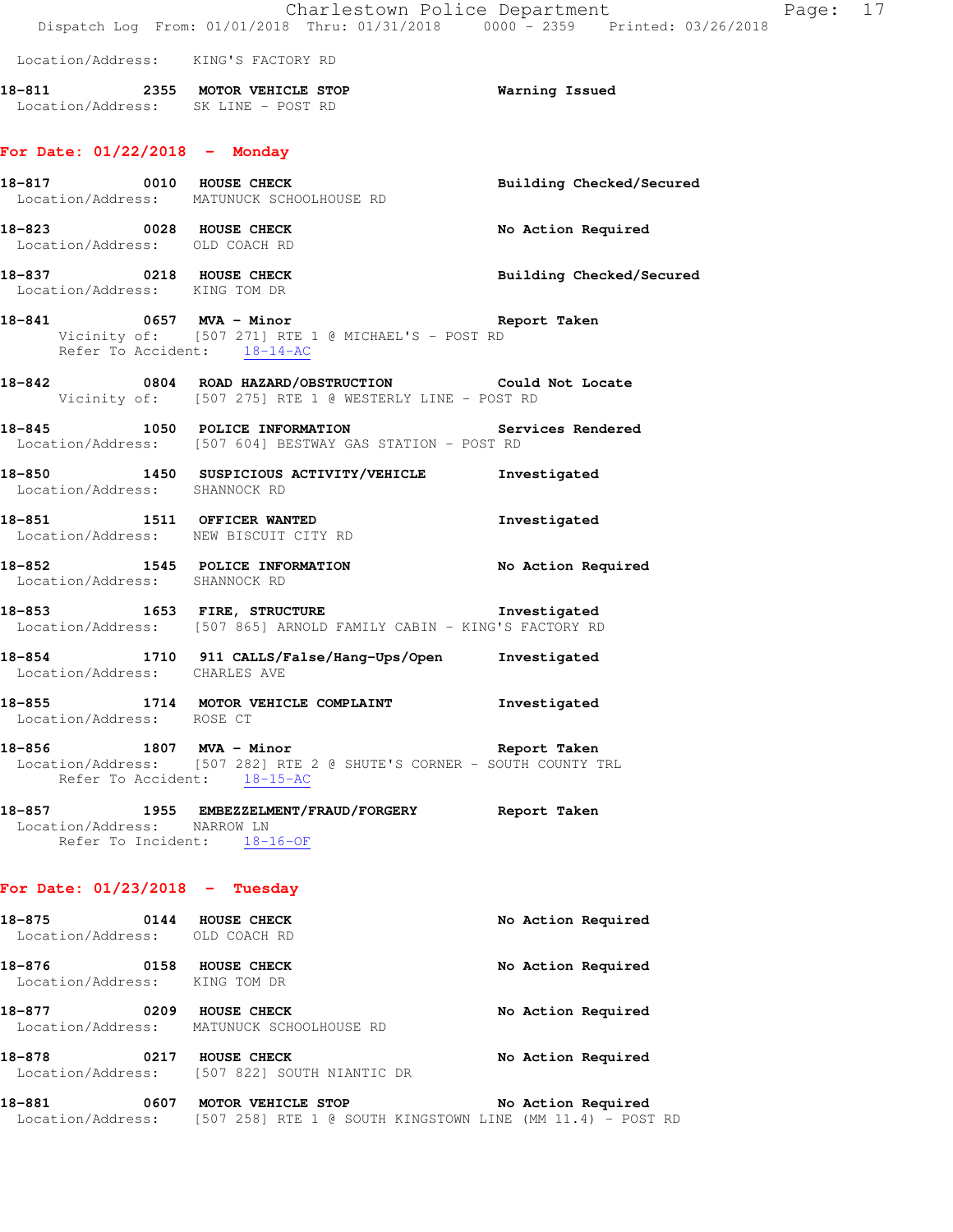|                                                         |                                                                                                           | Charlestown Police Department<br>Dispatch Log From: 01/01/2018 Thru: 01/31/2018 0000 - 2359 Printed: 03/26/2018 |
|---------------------------------------------------------|-----------------------------------------------------------------------------------------------------------|-----------------------------------------------------------------------------------------------------------------|
|                                                         | 18-885 1120 ALARM, FIRE New York Ralse Alarm<br>Location/Address: [507 410] DUNKIN DONUTS - OLD POST RD   |                                                                                                                 |
|                                                         | 18-886 1129 OFFICER WANTED 18-886 Investigated<br>Location/Address: [507 410] DUNKIN DONUTS - OLD POST RD |                                                                                                                 |
| Location/Address: NARROW LN                             |                                                                                                           | Services Rendered                                                                                               |
| Location/Address: NEPTUNE AVE                           | 18-889 1317 POLICE INFORMATION                                                                            | Investigated                                                                                                    |
|                                                         | 18-890 1436 ALARM, BURGLAR<br>Location/Address: [507 726] COVE DR                                         | Building Checked/Secured                                                                                        |
| Location/Address: LAURI DR                              | 18-891 1651 ALARM, FIRE                                                                                   | <b>False Alarm</b>                                                                                              |
| Location/Address: LAND HARBOR DR                        | 18-892 1658 FOLLOW-UP INVESTIGATION                                                                       | No Action Required                                                                                              |
|                                                         | 18-894 1845 MOTOR VEHICLE STOP<br>Location/Address: DUNKIN DONUTS - POST RD                               | No Action Required                                                                                              |
| 18-895 1915 COMPLAINT<br>Location/Address: DEEPWOODS DR | Refer To Incident: 18-18-OF                                                                               | Report Taken                                                                                                    |

Page: 18

**18-896 2006 MOTOR VEHICLE STOP Warning Issued**  Location/Address: RICHMOND TOWN LINE - SHANNOCK RD

### **For Date: 01/24/2018 - Wednesday**

| 18-918                                                                  |                             |                                                                                                                                                    |              |                          |
|-------------------------------------------------------------------------|-----------------------------|----------------------------------------------------------------------------------------------------------------------------------------------------|--------------|--------------------------|
|                                                                         | Refer To Accident: 18-17-AC | 18-917 		 0830 MVA - W/Injury/Fluid/Hazard Transported to Hospital<br>Location/Address: [507 261] RTE 1 @ STATE GARAGE (MILE MARKER 9.6) - POST RD |              |                          |
| 18-916 0747 MVA - Minor                                                 | Refer To Accident: 18-16-AC | Location/Address: SOUTH COUNTY TRL + NARROW LN                                                                                                     | Report Taken |                          |
| 18-914 0340 ALARM, BURGLAR<br>Location/Address: BUCKEYE BROOK RD        |                             |                                                                                                                                                    |              | Building Checked/Secured |
| 18-911 0241 ALARM, BURGLAR<br>Location/Address: [507 419] WEST BEACH RD |                             |                                                                                                                                                    |              | Building Checked/Secured |
| 18-899 0111 ALARM, BURGLAR<br>Location/Address: [507 696] CHARLES AVE   |                             |                                                                                                                                                    |              | Building Checked/Secured |
|                                                                         |                             | 18-898 		 0006 MOTOR VEHICLE STOP 		 Citation Issued<br>  Location/Address: [507 258] RTE 1 @ SOUTH KINGSTOWN LINE (MM 11.4) - POST RD             |              |                          |

 Location/Address: OLD POST RD + GENWOOD DR Refer To Accident: 18-18-AC

**18-923 1317 TRESPASSING Services Rendered**  Location/Address: ASHAWAY COLONY LN **18-925 1514 POLICE INFORMATION Investigated**  Location/Address: LAND HARBOR DR **18-926 1515 MOTOR VEHICLE STOP Warning Issued**  Location/Address: POST RD + SCHOOLHOUSE POND RD **18-927 1557 MOTOR VEHICLE STOP Warning Issued**  Location/Address: POST RD + SCHOOLHOUSE POND RD

**18-929 1611 ANIMAL COMPLAINT Report Taken**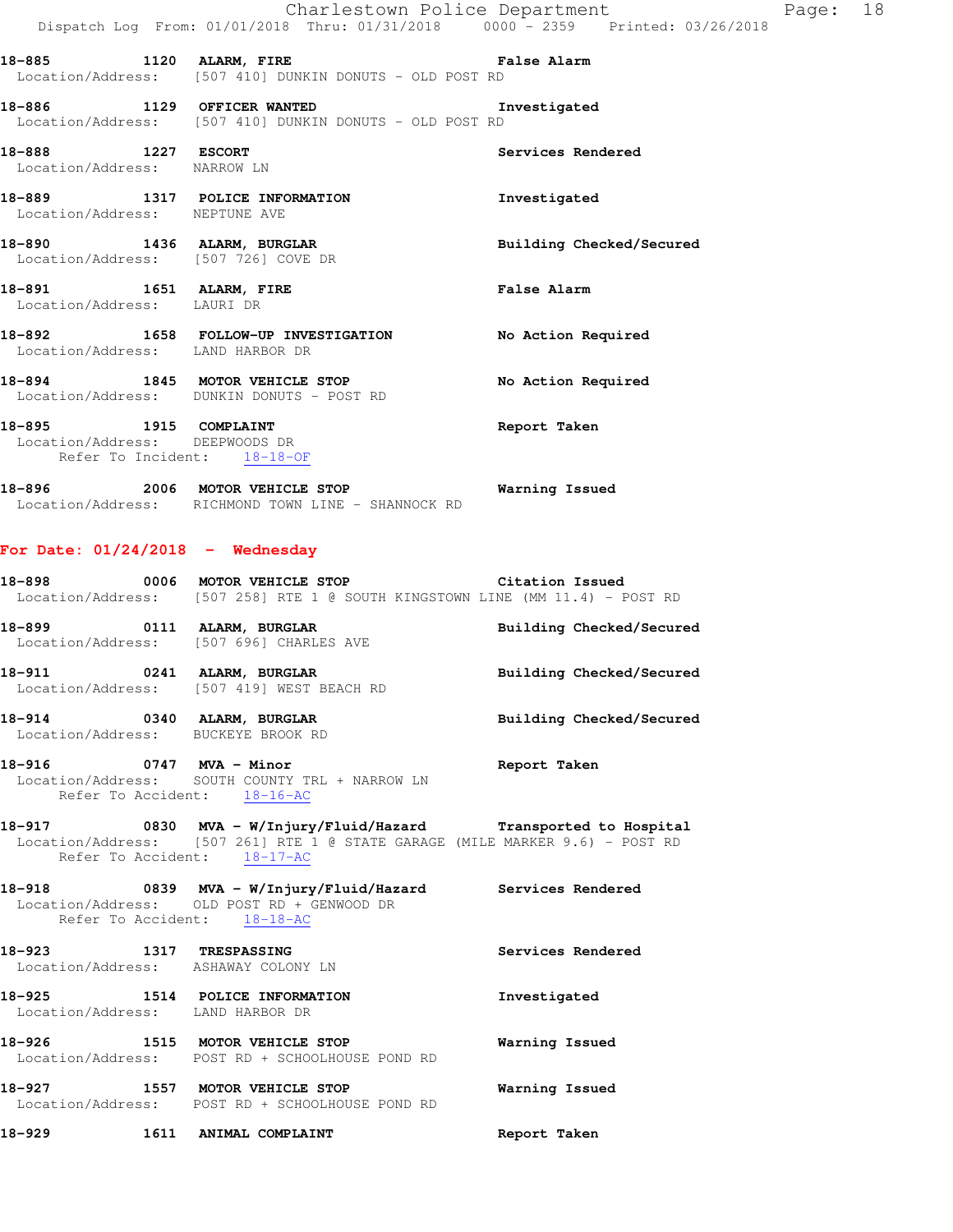|                                                                                 |      |                                                                                                |                                                                                             | Charlestown Police Department<br>Dispatch Log From: 01/01/2018 Thru: 01/31/2018 0000 - 2359 Printed: 03/26/2018                     | Page: 19 |  |
|---------------------------------------------------------------------------------|------|------------------------------------------------------------------------------------------------|---------------------------------------------------------------------------------------------|-------------------------------------------------------------------------------------------------------------------------------------|----------|--|
|                                                                                 |      | Refer To Incident: 18-19-OF                                                                    |                                                                                             | Location/Address: [507 642] CHARLESTOWN POLICE DEPARTMENT - OLD POST RD                                                             |          |  |
| 18-930 1614 SEX OFFENSES                                                        |      | Refer To Arrest: 18-16-AR<br>Juvenile Arrest<br>Age: 15<br>Charges: SEXUAL ASSAULT -1ST DEGREE | ENTER DWELLING OR SHIP W/FELONIUS INTENT                                                    | Report Taken<br>Location/Address: [507 642] CHARLESTOWN POLICE DEPARTMENT - OLD POST RD                                             |          |  |
| 18-932 1718 MVA - Minor                                                         |      | Vicinity of: SOUTH COUNTY TRL<br>Refer To Accident: 18-19-AC                                   |                                                                                             | Report Taken                                                                                                                        |          |  |
| 18-933 1800 OFFICER WANTED                                                      |      |                                                                                                | Location/Address: [507 876] RICAN - ALTON CAROLINA RD                                       | Services Rendered                                                                                                                   |          |  |
|                                                                                 |      |                                                                                                | 18-934 1808 PSYCHOLOGICAL EMERGENCY Unfounded                                               | Location/Address: [507 435] SOUTH SHORE MENTAL HEALTH CHARLESTOWN HOUS - OLD POST RD                                                |          |  |
| 18-935 1816 MVA - Minor                                                         |      |                                                                                                | Location/Address: OLD POST RD + FORT NINIGRET RD                                            | No Action Required                                                                                                                  |          |  |
| 18-936 1852 ALARM, BURGLAR<br>Location/Address: GENERAL STANTON LN              |      |                                                                                                |                                                                                             | <b>False Alarm</b>                                                                                                                  |          |  |
| 18-937 1952 ALARM, BURGLAR<br>Location/Address: WEST BEACH RD                   |      |                                                                                                |                                                                                             | <b>False Alarm</b>                                                                                                                  |          |  |
|                                                                                 |      |                                                                                                |                                                                                             | 18-938 2013 MOTOR VEHICLE STOP 6 Warning Issued<br>Location/Address: [507 303] RTE 1 @ SOUTH SHORE MENTAL HEALTH (MM 9.0) - POST RD |          |  |
| 18-939 2020 MOTOR VEHICLE STOP<br>Location/Address: POST RD + KING'S FACTORY RD |      |                                                                                                |                                                                                             | Warning Issued                                                                                                                      |          |  |
| 18-941                                                                          |      | 2043 MOTOR VEHICLE STOP                                                                        | Location/Address: SOUTH COUNTY TRL + WHIPPLE DR                                             | Warning Issued                                                                                                                      |          |  |
| 18-942 2100 MOTOR VEHICLE STOP                                                  | Age: | Vicinity of: CAROLINA BACK RD<br>Refer To Summons: 18-10-AR<br>Summons: RATHBUN, AARON S<br>23 | Address: 9 MOSENA DR CHARLESTOWN, RI<br>Charges: Driving with Expired License - 1st Offense | Arrest (s) Made                                                                                                                     |          |  |
| 18-943 2132 MOTOR VEHICLE STOP                                                  |      | Location/Address: POST RD + KING'S FACTORY RD                                                  |                                                                                             | Warning Issued                                                                                                                      |          |  |
| 18-945 2354 OFFICER WANTED<br>Location/Address: KING'S FACTORY RD               |      | Refer To Incident: 18-21-OF                                                                    |                                                                                             | Investigated                                                                                                                        |          |  |
| For Date: $01/25/2018$ - Thursday                                               |      |                                                                                                |                                                                                             |                                                                                                                                     |          |  |
| 18-951 0100 HOUSE CHECK<br>Location/Address: MATUNUCK SCHOOLHOUSE RD            |      |                                                                                                |                                                                                             | Building Checked/Secured                                                                                                            |          |  |
| 18-961 0653 MOTOR VEHICLE STOP                                                  |      | Location/Address: POST RD + TAMANACO DR                                                        |                                                                                             | Citation Issued                                                                                                                     |          |  |
| Location/Address: NARROW LN                                                     |      | Refer To Incident: 18-22-OF                                                                    |                                                                                             | 18-963 1001 LOST/STOLEN LICENSE PLATES Report Taken                                                                                 |          |  |
|                                                                                 |      |                                                                                                |                                                                                             | Location/Address: [507 261] RTE 1 @ STATE GARAGE (MILE MARKER 9.6) - POST RD                                                        |          |  |
| 18-967 мартика 18-9                                                             |      | 1621 MOTOR VEHICLE STOP                                                                        |                                                                                             | Warning Issued                                                                                                                      |          |  |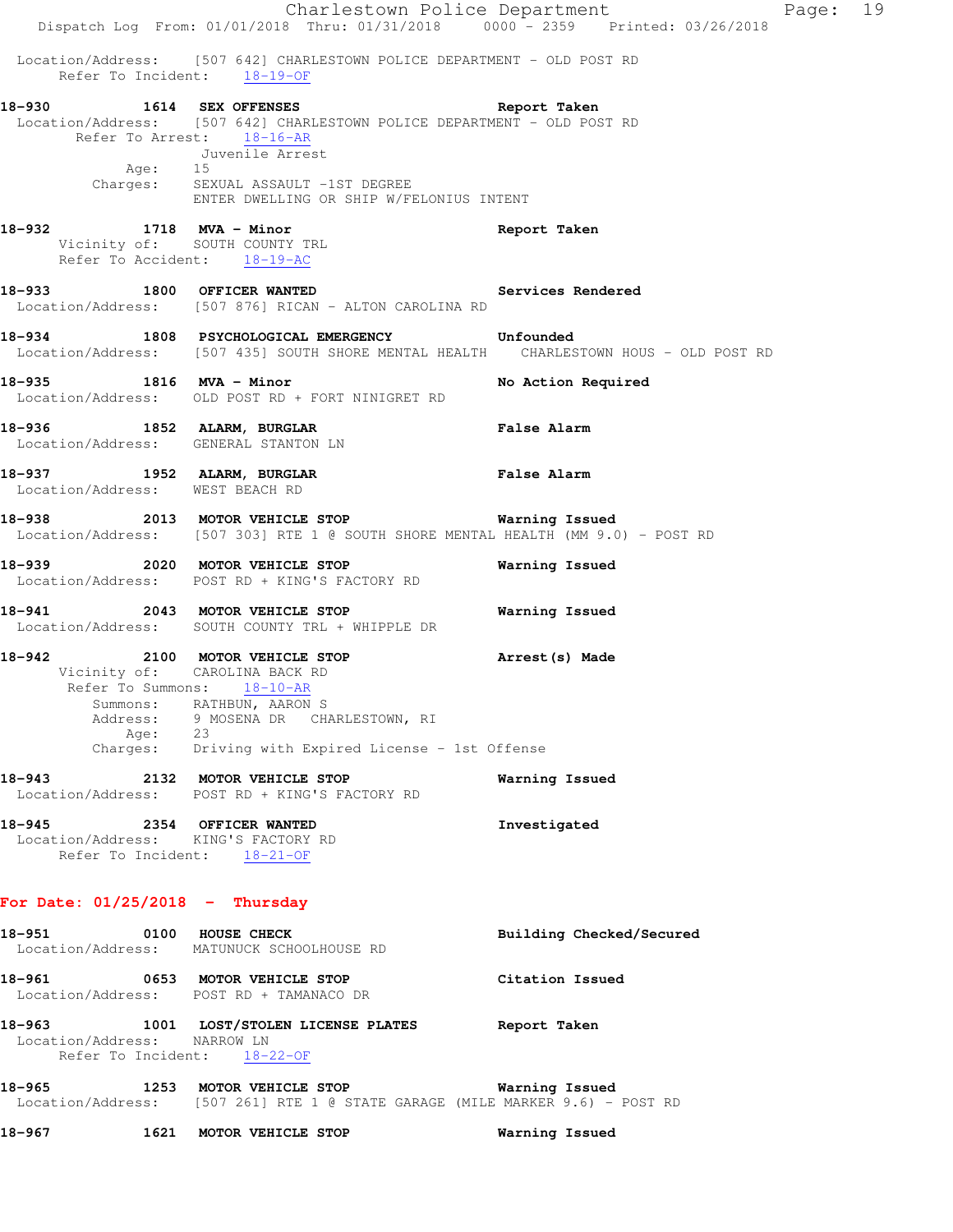|                                                                    |                                                                                                                                                     | Charlestown Police Department | Page: 20 |  |
|--------------------------------------------------------------------|-----------------------------------------------------------------------------------------------------------------------------------------------------|-------------------------------|----------|--|
|                                                                    | Dispatch Log From: 01/01/2018 Thru: 01/31/2018 0000 - 2359 Printed: 03/26/2018                                                                      |                               |          |  |
|                                                                    | Location/Address: [507 276] RTE 2 @ RICHMOND LINE - SOUTH COUNTY TRL                                                                                |                               |          |  |
|                                                                    | 18-968 1628 MOTOR VEHICLE STOP 5 Warning Issued<br>Location/Address: [507 276] RTE 2 @ RICHMOND LINE - SOUTH COUNTY TRL                             |                               |          |  |
|                                                                    | 18-969 1643 OFFICER WANTED 18-969 Arrest (s) Made<br>Location/Address: [507 45] RIPPY'S LIQUOR MART - SOUTH COUNTY TRL<br>Refer To Arrest: 18-11-AR |                               |          |  |
|                                                                    | Arrest: STURIALE, NICHOLAS<br>Address: 5606 FRIENDSHIP RD HALETHORPE, MD<br>Age: 18                                                                 |                               |          |  |
|                                                                    | Charges: OBSTRUCTING OFFICER IN EXECUTION OF DUTY<br>UNLAWFUL DRINKING - ID CARD MISUSE                                                             |                               |          |  |
|                                                                    | 18-970 1654 PSYCHOLOGICAL EMERGENCY No Action Required<br>Location/Address: [507 929] CHURCHWOODS HOUSING COMPLEX - OLD POST RD                     |                               |          |  |
|                                                                    | 18-971 1901 MOTOR VEHICLE STOP 6 Warning Issued<br>Location/Address: [507 278] RTE 2 @ RIPPY'S MARKET - SOUTH COUNTY TRL                            |                               |          |  |
|                                                                    | 18-972 1948 MOTOR VEHICLE STOP<br>Location/Address: POST RD + LAKESIDE DR                                                                           | Warning Issued                |          |  |
|                                                                    | 18-973 2010 MOTOR VEHICLE STOP <b>Arrest</b> (s) Made<br>Location/Address: POST RD + SCHOOLHOUSE POND RD<br>Refer To Summons: 18-12-AR              |                               |          |  |
|                                                                    | Summons: BADGER, NICHOLAS J<br>Address: 73 KINGSLAND CT Apt. #3B CHARLESTOWN, RI<br>Age: 27<br>Charges: Driving with Expired License - 1st Offense  |                               |          |  |
|                                                                    |                                                                                                                                                     |                               |          |  |
|                                                                    | 18-974 2017 MOTOR VEHICLE STOP<br>Location/Address: [507 283] RTE 2 @ GIFT BARN - SOUTH COUNTY TRL                                                  | Warning Issued                |          |  |
|                                                                    | 18-976 2029 MOTOR VEHICLE STOP<br>Location/Address: OLD POST RD + OAK RIDGE RD                                                                      | Warning Issued                |          |  |
|                                                                    | 18-975 2030 MOTOR VEHICLE STOP <b>Warning Issued</b><br>Location/Address: SOUTH COUNTY TRL + SAND PLAIN RD                                          |                               |          |  |
|                                                                    | 18-977 2043 MOTOR VEHICLE STOP 6 Warning Issued<br>Location/Address: [507 284] RTE 91 @ RICHMOND LINE - ALTON CAROLINA RD                           |                               |          |  |
| 18-978                                                             | 2108 MOTOR VEHICLE STOP 5 6 Warning Issued<br>Location/Address: [507 12] CAROLINA POST OFFICE - ALTON CAROLINA RD                                   |                               |          |  |
|                                                                    | 18-980 2215 MOTOR VEHICLE STOP<br>Location/Address: POST RD + KING'S FACTORY RD                                                                     | Warning Issued                |          |  |
| 18-981 2256 POLICE INFORMATION<br>Location/Address: JACOB PERRY DR |                                                                                                                                                     | Services Rendered             |          |  |
| For Date: $01/26/2018$ - Friday                                    |                                                                                                                                                     |                               |          |  |
| 18-984                                                             | 0000 MOTOR VEHICLE STOP<br>Location/Address: POST RD + CROSS MILLS RD                                                                               | Warning Issued                |          |  |
| 18-988                                                             | 0026 MOTOR VEHICLE STOP<br>Location/Address: SHANNOCK RD + WORDEN'S POND RD                                                                         | Warning Issued                |          |  |

- **18-989 0037 MOTOR VEHICLE STOP Warning Issued**  Location/Address: [507 364] CROTTY AND SONS AUTO BODY - SOUTH COUNTY TRL
- **18-990 0040 MOTOR VEHICLE STOP Warning Issued**  Location/Address: [507 100] RTE 1 @ FIORES (MILE MARKER 8.0) - POST RD

18-1005 **0203 HOUSE CHECK 19** No Action Required Location/Address: PROSSER TRL 18-1006 **0212 HOUSE CHECK 18-1006** No Action Required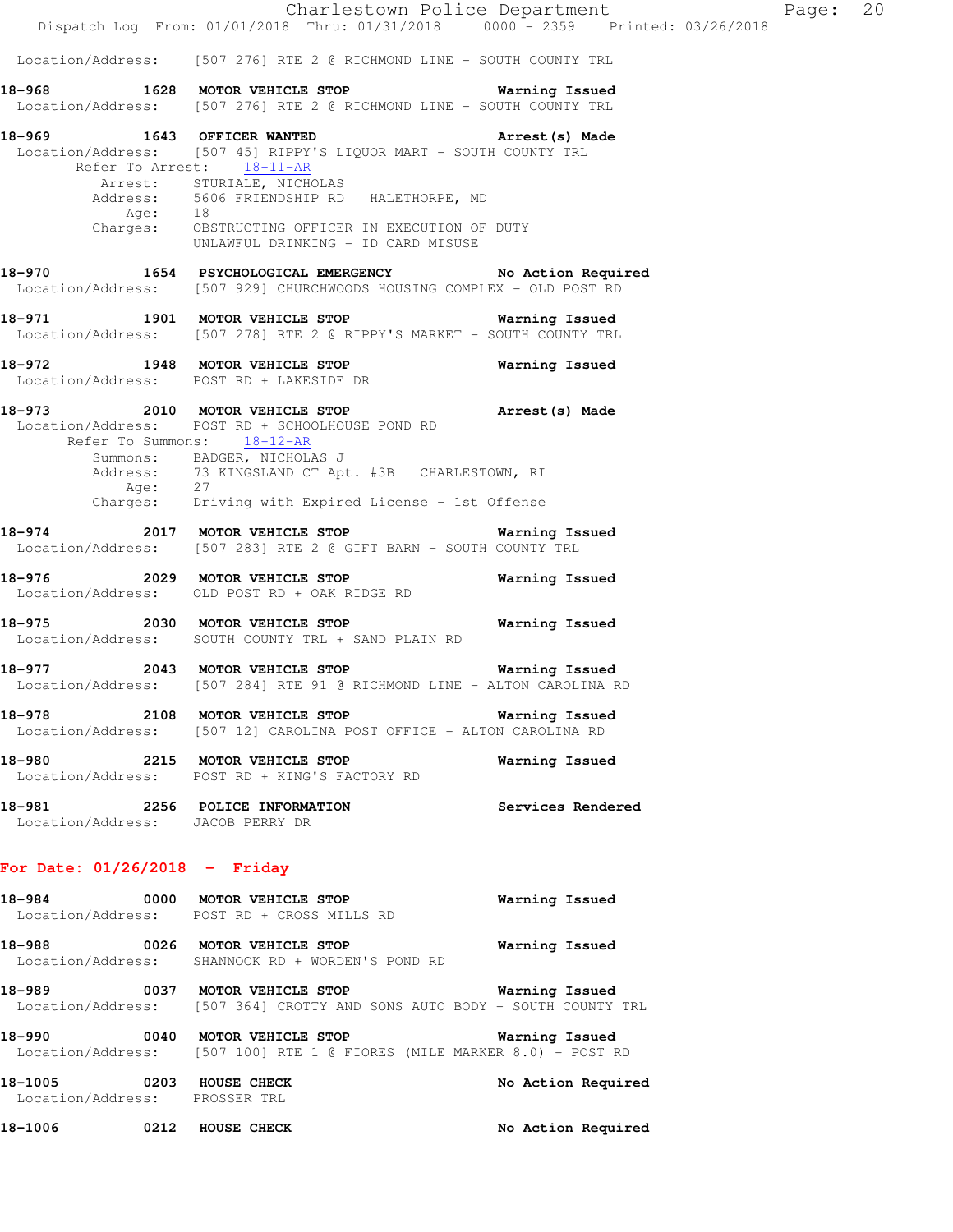Dispatch Log From: 01/01/2018 Thru: 01/31/2018 0000 - 2359 Printed: 03/26/2018 Location/Address: SHIRLEY DR 18-1007 **0225 HOUSE CHECK 18-1007** No Action Required Location/Address: SEA VIEW DR **18-1009 0529 MOTOR VEHICLE STOP Citation Issued**  Location/Address: SOUTH COUNTY TRL + SHANNOCK RD Refer To Summons: 18-13-AR Summons: HAZARD, JUSTIN M Address: 487 ROSS HILL RD CHARLESTOWN, RI Age: 34 Charges: Driving after denial, suspension or revocation of license - 3rd + Offense **18-1011 0609 MOTOR VEHICLE STOP Warning Issued**  Location/Address: POST RD + CROSS MILLS RD **18-1014 1215 ASSIST OTHER AGENCY Investigated**  Location/Address: [507 19] CHARLESTOWN ELEMENTARY SCHOOL - CAROLINA BACK RD **18-1015 1216 FOLLOW-UP INVESTIGATION Investigated**  Location/Address: NARROW LN **18-1017 1227 TRESPASSING Investigated**  Location/Address: ASHAWAY COLONY LN **18-1018 1352 SUSPICIOUS ACTIVITY/VEHICLE Arrest(s) Made**  Location/Address: RAM ISLAND RD + SPRUCE RD Refer To Arrest: 18-14-AR Arrest: COLLIN, CHRISTOPHER H Address: 29 TUPELO RD WAKEFIELD, RI Age: 30 Charges: RECK. DRIVE/DRAG RACING/ELUDING POLICE-1ST OFF **18-1022 1605 SUSPICIOUS ACTIVITY/VEHICLE Transported to Hospital**  Location/Address: POST RD + SCHOOLHOUSE POND RD **18-1023 1701 BURGLARY (Attempted B&E) Could Not Locate**  Location/Address: OLD POST RD **18-1024 1719 MOTOR VEHICLE STOP Warning Issued**  Location/Address: [507 100] RTE 1 @ FIORES (MILE MARKER 8.0) - POST RD **18-1025 1726 MOTOR VEHICLE STOP Warning Issued**  Location/Address: [507 100] RTE 1 @ FIORES (MILE MARKER 8.0) - POST RD **18-1027 1759 MOTOR VEHICLE STOP Warning Issued**  Location/Address: POST RD + WILDFLOWER RD **18-1028 1802 MOTOR VEHICLE STOP No Action Required**  Location/Address: [507 261] RTE 1 @ STATE GARAGE (MILE MARKER 9.6) - POST RD **18-1030 1809 MOTOR VEHICLE STOP Warning Issued**  Location/Address: [507 260] RTE 1 @ GENERAL STANTON - POST RD **18-1031 1925 MOTOR VEHICLE STOP Citation Issued**  Location/Address: [507 100] RTE 1 @ FIORES (MILE MARKER 8.0) - POST RD **18-1032 1940 MOTOR VEHICLE STOP Citation Issued**  Location/Address: POST RD + WEST BEACH RD **18-1035 2007 MOTOR VEHICLE STOP Warning Issued**  Location/Address: POST RD + WILDFLOWER RD **18-1036 2039 MOTOR VEHICLE STOP Warning Issued**  Location/Address: [507 303] RTE 1 @ SOUTH SHORE MENTAL HEALTH (MM 9.0) - POST RD **18-1038 2113 MOTOR VEHICLE STOP Citation Issued**  Location/Address: SOUTH COUNTY TRL + BOTKA DR Refer To Summons: 18-15-AR Summons: BASCOM, SAMANTHA M

Address: 4380 SOUTH COUNTY TRL Apt. #10 CHARLESTOWN, RI

Charlestown Police Department Fage: 21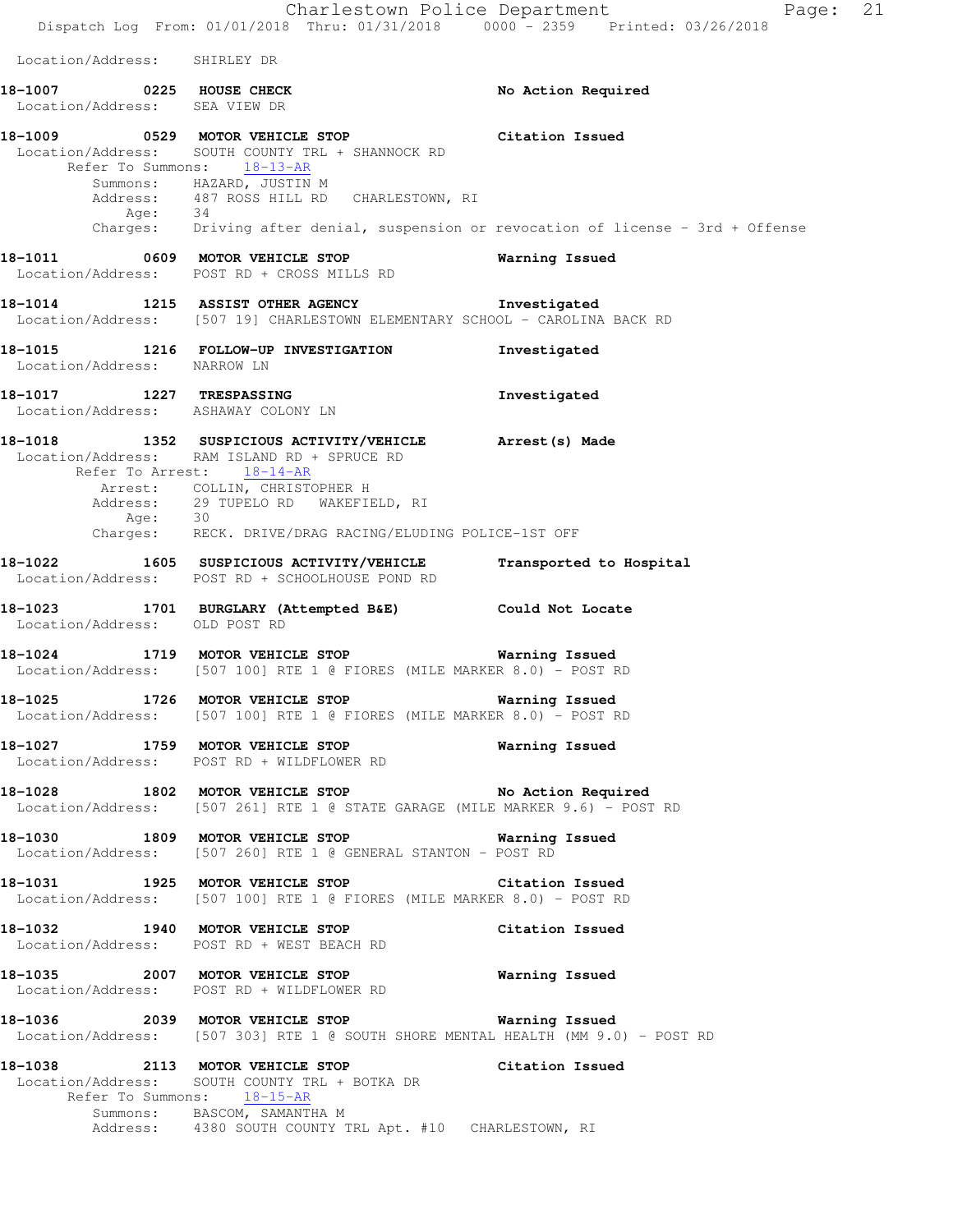|                                                                  | Dispatch Log From: 01/01/2018 Thru: 01/31/2018 0000 - 2359 Printed: 03/26/2018                                                                                    | Charlestown Police Department<br>Page: | 22 |
|------------------------------------------------------------------|-------------------------------------------------------------------------------------------------------------------------------------------------------------------|----------------------------------------|----|
| Age: 25                                                          | Charges: Driving after denial, suspension or revocation of license - 2nd Offense                                                                                  |                                        |    |
|                                                                  | 18-1039 2127 MOTOR VEHICLE STOP<br>Location/Address: [507 100] RTE 1 @ FIORES (MILE MARKER 8.0) - POST RD                                                         | Warning Issued                         |    |
|                                                                  | 18-1040 2227 ALARM, BURGLAR<br>Location/Address: [507 416] MOHEGAN RD                                                                                             | <b>False Alarm</b>                     |    |
|                                                                  | 18-1041  2322  911 CALLS/False/Hang-Ups/Open  No Action Required<br>Location/Address: KLONDIKE RD + LAUREL RD                                                     |                                        |    |
|                                                                  | 18-1042 2324 MOTOR VEHICLE STOP<br>Location/Address: OLD POST RD + CROSS MILLS RD                                                                                 | No Action Required                     |    |
| For Date: $01/27/2018$ - Saturday                                |                                                                                                                                                                   |                                        |    |
| Location/Address: KLONDIKE RD<br>Refer To Incident: 18-23-OF     | 18-1043  0009 DOMESTIC/Assault/Diso/Other Investigated                                                                                                            |                                        |    |
| 18-1044 0055 OFFICER WANTED<br>Location/Address: CROSSLAND ST    |                                                                                                                                                                   | Investigated                           |    |
| Location/Address: SK LINE - POST RD                              | 18-1045 0137 MOTOR VEHICLE STOP                                                                                                                                   | Citation Issued                        |    |
| Location/Address: SK LINE - POST RD                              | 18-1046 0205 MOTOR VEHICLE STOP                                                                                                                                   | Warning Issued                         |    |
|                                                                  | 18-1054 0536 MOTOR VEHICLE STOP Citation Issued<br>Location/Address: POST RD + GENERAL STANTON LN                                                                 |                                        |    |
|                                                                  | 18-1056 0902 ALARM, BURGLAR 1999 1999 Palse Alarm<br>Location/Address: [507 369] WILCOX TAVERN - OLD POST RD                                                      |                                        |    |
|                                                                  | 18-1057 0936 FOLLOW-UP INVESTIGATION Investigated<br>Location/Address: [507 642] CHARLESTOWN POLICE DEPARTMENT - OLD POST RD                                      |                                        |    |
|                                                                  | 18-1059 1332 ALARM, BURGLAR 18 Palse Alarm<br>Location/Address: [507 46] WASHINGTON TRUST COMPANY - OLD POST RD                                                   |                                        |    |
| 18-1061 1542 ASSAULT<br>Location/Address: KLONDIKE RD            |                                                                                                                                                                   | Services Rendered                      |    |
| Location/Address: ALTON CAROLINA RD                              | 18-1062 1607 DOMESTIC/Assault/Diso/Other Arrest(s) Made<br>Refer To Arrest: 18-17-AR                                                                              |                                        |    |
|                                                                  | Arrest: HOAG, EDWARD B JR<br>Address: 660 ALTON CAROLINA RD CHARLESTOWN, RI<br>Age: 47<br>Charges: DOMESTIC-SIMPLE ASSAULT/BATTERY<br>DOMESTIC-DISORDERLY CONDUCT |                                        |    |
| 18-1063 1639 TRANSPORT                                           | Location/Address: [507 642] CHARLESTOWN POLICE DEPARTMENT - OLD POST RD                                                                                           | Services Rendered                      |    |
| 18-1064 1845 ESCORT                                              | Location/Address: [507 642] CHARLESTOWN POLICE DEPARTMENT - OLD POST RD                                                                                           | Services Rendered                      |    |
| 18-1065                                                          | 1919 DISTURBANCE/Music/Noise<br>Vicinity of: KING'S FACTORY RD                                                                                                    | Services Rendered                      |    |
| 18-1067 2305 OFFICER WANTED<br>Location/Address: BISCUIT CITY RD |                                                                                                                                                                   | Investigated                           |    |
| 18-1069 2334 OFFICER WANTED<br>Location/Address: BISCUIT CITY RD |                                                                                                                                                                   | Investigated                           |    |
| 18-1070                                                          | 2345 MOTOR VEHICLE STOP                                                                                                                                           | Warning Issued                         |    |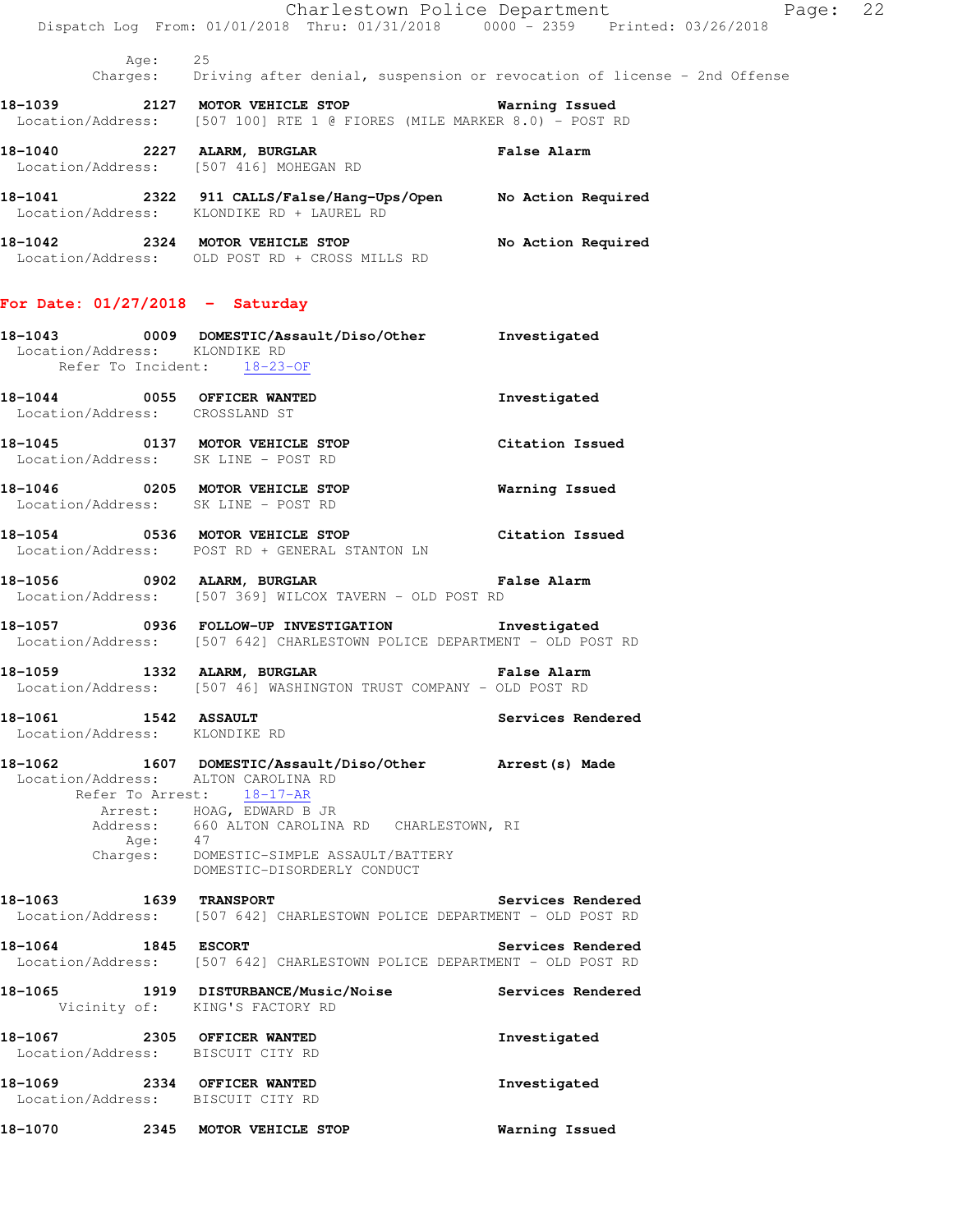Location/Address: [507 604] BESTWAY GAS STATION - POST RD

### **For Date: 01/28/2018 - Sunday**

|                                                              | 18-1071 0018 MOTOR VEHICLE STOP<br>Location/Address: [507 66] WILLOWS RESORT - POST RD                                   | Citation Issued          |
|--------------------------------------------------------------|--------------------------------------------------------------------------------------------------------------------------|--------------------------|
|                                                              | 18-1073 0033 MOTOR VEHICLE STOP<br>Location/Address: NARROW LN + OLD POST RD                                             | Citation Issued          |
| 18-1074 0041 MOTOR VEHICLE STOP                              | Location/Address: POST RD + PROSSER TRL                                                                                  | Warning Issued           |
| 18-1077 0055 HOUSE CHECK<br>Location/Address: KING TOM DR    |                                                                                                                          | No Action Required       |
| 18-1089 1049 ALARM, BURGLAR<br>Location/Address: HIGHLAND RD |                                                                                                                          | Building Checked/Secured |
|                                                              | 18-1090 1159 SUSPICIOUS ACTIVITY/VEHICLE Investigated<br>Location/Address: [507 354] PAT'S POWER EOUIPMENT - OLD POST RD |                          |
| 18-1093 1915 MOTOR VEHICLE STOP                              | Location/Address: POST RD + SCHOOLHOUSE POND RD                                                                          | Warning Issued           |
| 18-1094 2014 MOTOR VEHICLE STOP                              | Location/Address: POST RD + KING'S FACTORY RD                                                                            | Warning Issued           |

# **For Date: 01/29/2018 - Monday**

| 18-1108 0302 OFFICER WANTED<br>Location/Address: JOHNSON LN              |                                                                                                                 | No Action Required |
|--------------------------------------------------------------------------|-----------------------------------------------------------------------------------------------------------------|--------------------|
| <b>18-1112</b> 0326 HOUSE CHECK                                          | Location/Address: MATUNUCK SCHOOLHOUSE RD                                                                       | No Action Required |
| 18-1113 0332 HOUSE CHECK                                                 | Location/Address: [507 822] SOUTH NIANTIC DR                                                                    | No Action Required |
| 18-1114 0509 MOTOR VEHICLE STOP<br>Location/Address: POST RD + WARREN RD |                                                                                                                 | Warning Issued     |
| 18-1115 0616 MOTOR VEHICLE STOP<br>Location/Address: POST RD + NARROW LN |                                                                                                                 | No Action Required |
| Location/Address: SEA VIEW DR                                            | 18-1117 1005 FOLLOW-UP INVESTIGATION                                                                            | Investigated       |
|                                                                          | 18-1118 1125 MOTOR VEHICLE STOP<br>Location/Address: [507 261] RTE 1 @ STATE GARAGE (MILE MARKER 9.6) - POST RD | Warning Issued     |
|                                                                          | Location/Address: [507 369] WILCOX TAVERN - OLD POST RD                                                         | Investigated       |

**18-1120 1720 POLICE INFORMATION Unfounded**  Location/Address: POST RD + ROSS HILL RD

**18-1122 2046 ALARM, BURGLAR Investigated**  Location/Address: [507 585] STEDMAN & KAZOUNIS - CROSSLAND ST

# **For Date: 01/30/2018 - Tuesday**

| 18-1124           | 0040 | ROAD HAZARD/OBSTRUCTION  | Removed Hazard |
|-------------------|------|--------------------------|----------------|
| Location/Address: |      | ROSS HILL RD             |                |
| 18–1136           | 0749 | MVA - Minor              | Investigated   |
| Location/Address: |      | OLD COACH RD + NARROW LN |                |